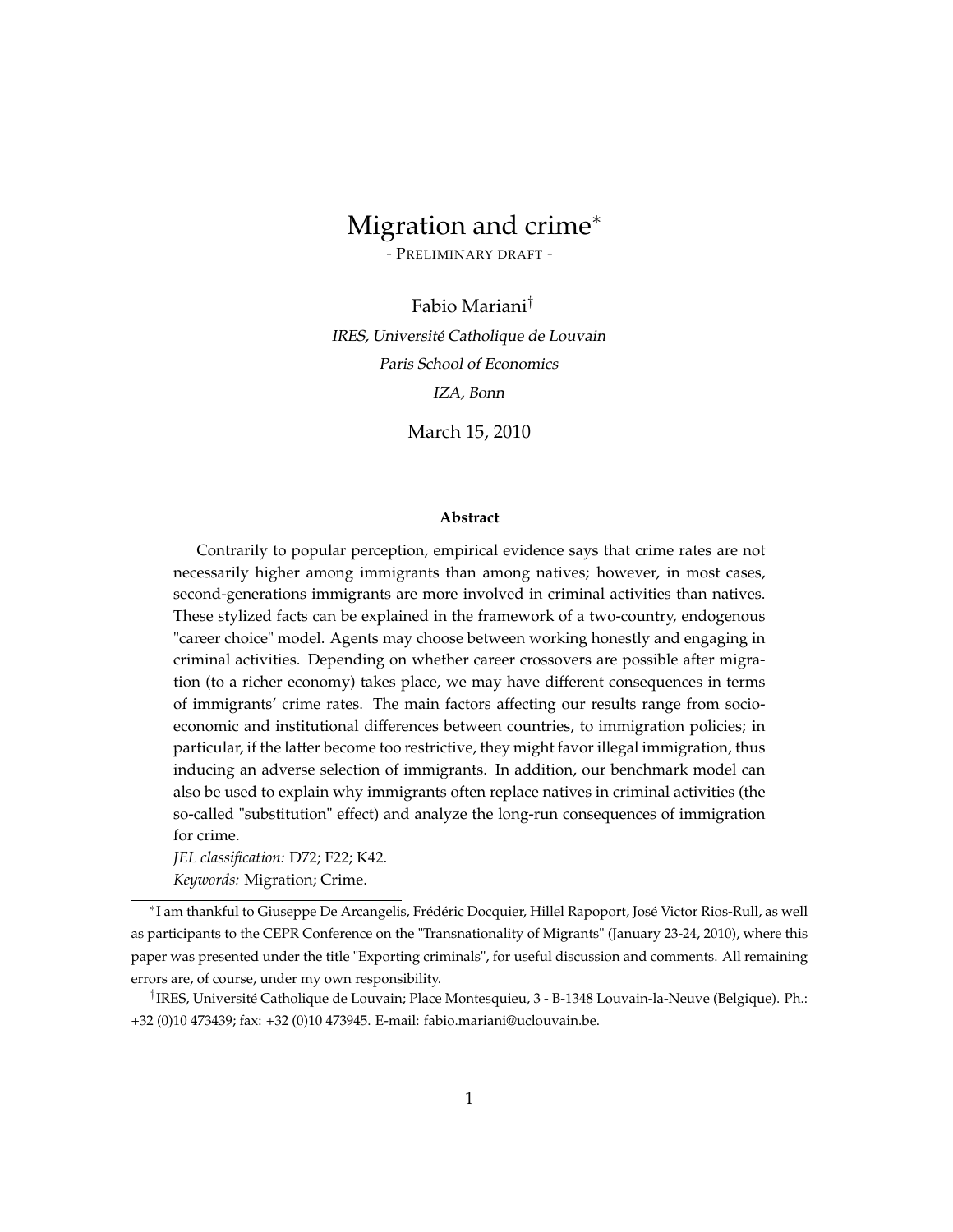### **1 Introduction**

The concern about the propensity of immigrants to become involved in criminal activities is almost as old as migration itself. Abbott (1931) and Van Vechten (1941) report many examples of how, in the 19th century United States, immigration was regarded as a potential inflow of criminals. Much more recently, Bauer et al. (2000) show that the the common belief in OECD countries is that immigrants commit more crimes than natives, thus determining an overall increase in crime. Moreover, throughout the 20th century, criminal organizations are more than often represented, in popular culture and in public opinion, as being of foreign origin (Italian mafia in the US, Russian mob in today's Western Europe, etc.).

Not surprisingly, a huge number of studies have tried to assess whether this kind of (popular) perception corresponds to reality. Earlier contributions found that crime rates were clearly higher among immigrants, but suffered from severe scientific limitations: for instance they did not control for factors like sex, age and income, which made immigrants more likely to engage in criminal activities. Some more recent (and accurate) research delivers us a much more mixed evidence: in particular, the relative likelihood to commit crimes of natives and immigrants seems to be highly variable, across countries and over time.<sup>1</sup>

Just to give a few examples, Bianchi et al. (2008), Plecas (2002), Butcher and Morrison Piehl (1998, 2005), Albrecht (1997) and Francis (1981) find that immigrants are less involved than natives in criminal activities, in Italy, Canada, US, Germany, and Australia, respectively. However, Barbagli (2008) and Killias (1997) show that, in Italy and Switzerland, immigrants display higher crime rates.

While it cannot be established whether immigrants are more likely than natives to become involved in illegal activities, there is instead wide consensus on some further stylized facts. First, as pointed out, for instance, by Barbagli (2008) and Albrecht (1997), secondgeneration immigrants have higher crime rates than natives.<sup>2</sup> Second, more recent immigrants participate in criminal activities much more than earlier immigration waves. Third, to some extent, foreign born individuals tend to replace natives in criminal activities: this

 $1$ In the US, the awareness that immigrants could have lower crime rates than natives dates back to 1931, when the final report of the Wickersham Commission was made public.

<sup>&</sup>lt;sup>2</sup>This was observed in the US since the beginning of the 20th century, but also applies to the cases of Australia (Francis, 1981), and everywhere in Western Europe, with only one notable exception: Sweden (see Martens, 1997).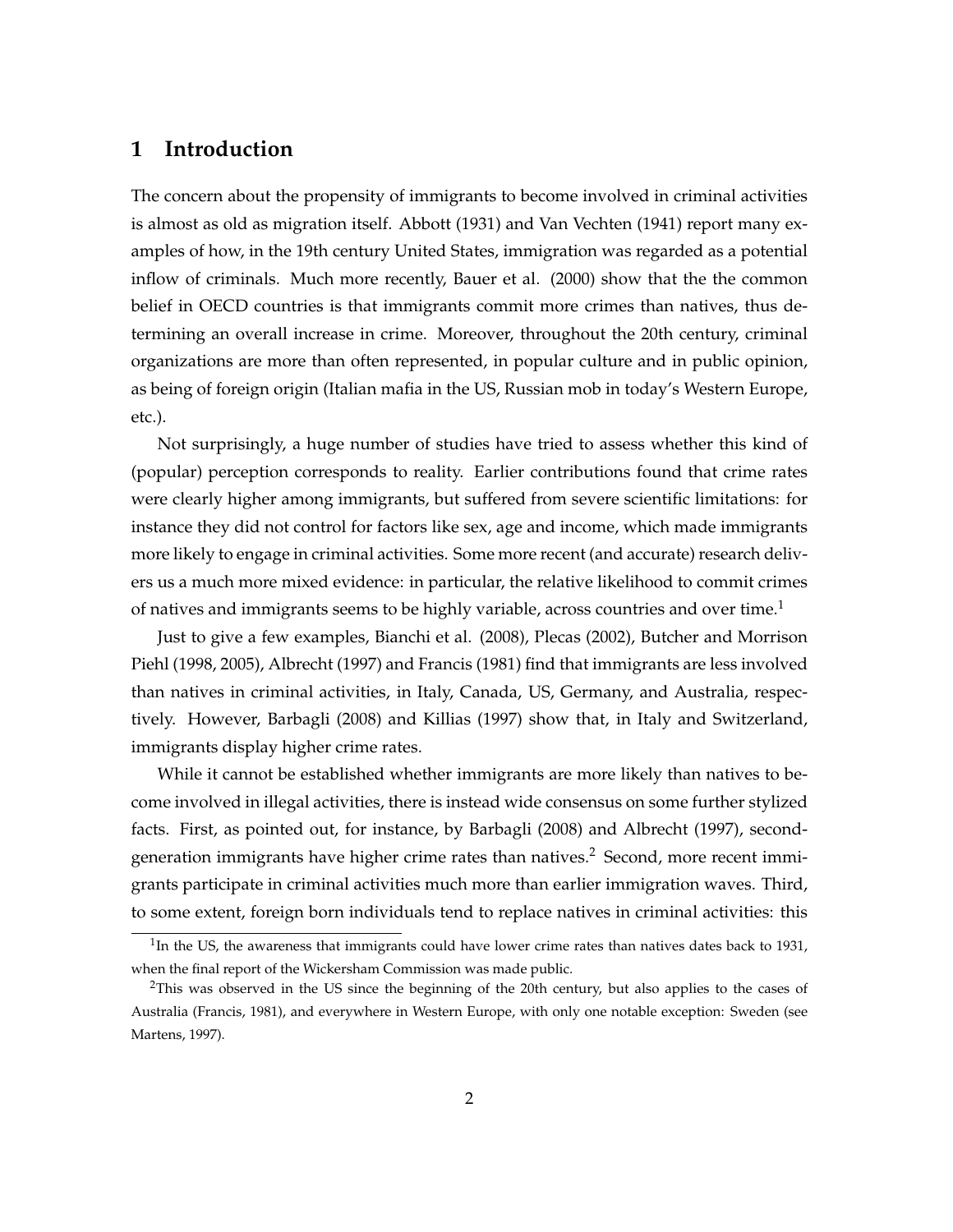is the so-called "substitution effect", well known in the sociology of crime and documented by Barbagli (2008). Finally, as put forward by Lynch and Simon (1999), there seems to be a general pattern in which "immigrant" countries have lower ratios of immigrant to native crime than nations with less liberal policies. $3$ 

Surprisingly enough, the relationship between immigration and crime has been rather neglected by economists. If Bianchi et al. (2008) and Butcher and Morrison Piehl (2005) are among the few who have employed econometric techniques to explore this issue, there is no theoretical model on the subject. This is particularly striking, since there exists a well developed economic literature on both crime and international migration.

In some cases, standard economic theories of crime, inspired by Becker (1968) and Ehrlich (1973) have been used to draw conclusions about the criminal behavior of immigrants. Basically, migrants are assumed to decide whether to engage in illegal activities once they arrive in destination countries. Since immigrants are characterized, for instance, by lower legitimate earning opportunities than native, this approach would predict that immigrants necessarily have a larger propensity to commit crime than natives. Such a result is somewhat at odds with empirical evidence. Moreover, such an analysis relies on an unsatisfactory hypothesis, since it implicitly assumes that all migrants leave as honest workers and eventually turn themselves to illegal activities, thus implying that illegal activities don't require any specific skill and missing the fact that many immigrants already had a criminal record in their home country and poorer countries may actually export criminals to richer countries. Instead, McCarthy and Hagan (1995, 2001) show that criminal success strongly depends on some specific competence, that they call "criminal capital".<sup>4</sup>

The objective of this paper is to propose a theoretical framework of analysis, through which we are able to account for most of the stylized fact mentioned above, and namely that: (i) immigrants might have (but do not have necessarily) higher crime rates than natives, (ii) second-generation immigrants commit more crime than natives, (iii) successive migration waves are characterized by growing crime rates, (iv) there can be a substitution effect between native and foreign-born criminals, and (v) more restrictive immigration policies might induce an adverse selection of immigrants. With respect to this results, we suggest possible causes of variations across countries and over time. Moreover, we build a

 $3$ Barbagli (2008) suggests that, after the early 70's, immigration policies became much more restrictive in Western Europe, and the propensity of immigrants to commit crimes has consequently increased.

 $4$ Also Abbott (1931a) reports many examples ...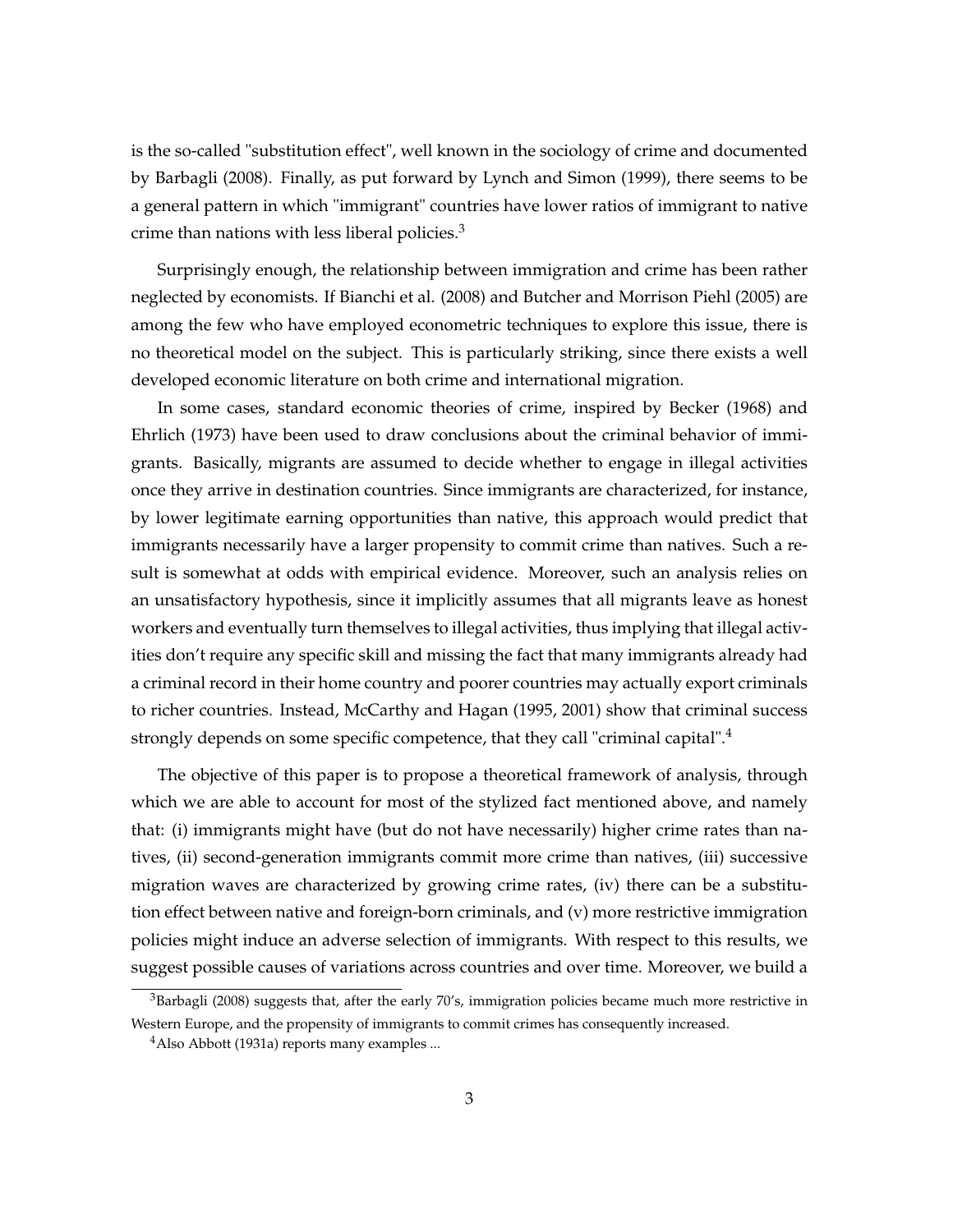very simple dynamic extension of the model, in order to understand the consequences of migration for the receiving country in the long-run (i.e. beyond second-generation immigrants).

To do that we add the possibility of migration to a predator/prey model in the fashion of Acemoglu (1997): agents make a career choice between working honestly and becoming criminals. Criminal rents derive basically from predation of income produced by honest workers. Equating workers' income and revenues from crime will determine the equilibrium fraction of agents involving in crime. Migration might be attractive for both criminals (who will find richer prey in a richer country) and workers (who expect to find higher wages, less crime and better institutions abroad). In first approximation we assume that career choices are irreversible (a honest worker cannot become a criminal after migration, and *vice versa*), and agents do no take the possibility of migration into account when deciding about their occupation. In this framework, we are able to identify the composition of the migration outflow, and find conditions under which the crime rate is higher among immigrants than among natives in the destination country. We will also see how immigrations policies can play a decisive role; in particular, restricting migration might determine a different composition of the migration inflow, leading to an adverse selection of immigrants.

If agents are able to internalize the migration prospect into their career choices, results might be different, thus explaining the different behavior of successive migration waves (that are better informed about migration chances). If instead career crossovers are possible, we show that some honest immigrants will have an incentive to become criminals and replace natives in illegal activities (as it happens in the real world).

Moreover, we slightly modify the model to analyze the behavior of second-generation immigrants. These agents are born in the foreign country but, since their parents are characterized by lower human capital than native parents, are more likely than their native peers to become criminals. Obviously, in this framework assimilation policies and redistribution are of crucial importance in reducing the social danger represented by the criminal involvement of second-generation immigrants. Finally, if we extend the analysis to further generations and consider that the current crime rate may affect the future quality of institutions (the extortion rate, for instance), we find an immigration-induced "crime" (poverty) trap may arise; however, such a trap might be circumvented relying on different policies (assimilation, immigration quotas, etc.).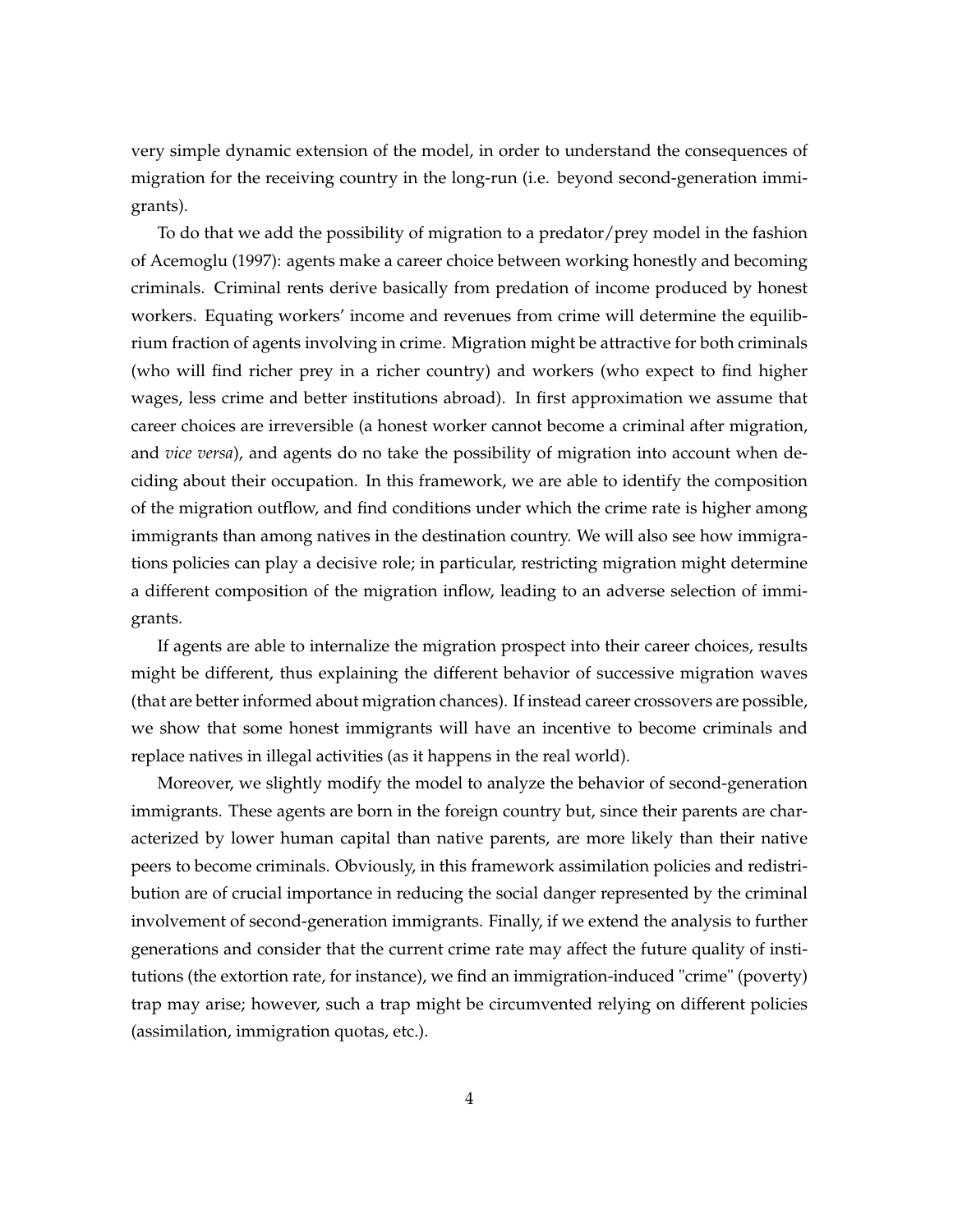The paper is then organized as follows. Section 2 presents and solves the basic model, compares the crime rates of immigrants and natives, and analyzes how different factors may affect the composition of immigration (with special attention to the role of immigration policy). The possibility of career crossovers and differences between successive migration waves is analyzed in Section 3. Section 4 explains the behavior of second-generation immigrants and its long-run implications. Finally, Section 5 concludes.

### **2 The basic model**

We consider two countries, denoted by *F* and *H*. Migration, for reasons that will become clear very soon, takes place from *H* to *F*. In each country, agents (that we suppose to be all identical) make an endogenous career choice: they can either engage in a honest activity or become criminals; agents of the two types will be denoted by  $w$  and  $c$ , respectively.<sup>5</sup> Income from criminal activities comes from "predation" of honest workers.

#### **2.1 Endogenous career choices**

Consider country  $j = H, F$ , in autarky: migration, for the moment, is not allowed. When deciding about their future career, agents compare alternative occupations in terms of prospective income.

The prospective revenue of honest workers is given by:

$$
\Pi_j^w = (1 - q_j)\lambda_j h_j,\tag{1}
$$

where *h<sup>j</sup>* is a parameter accounting for individual productivity (which can be assimilated to human capital, for instance), λ*<sup>j</sup>* represent an economy wide kind of externality (i.e. the level of technology), while *q<sup>j</sup>* is the fraction of income that is stolen away from honest workers by criminals (call it "extortion rate"). Both *h* and λ, as well as *q*, are country-specific and are assumed, for the time being, to be exogenous. The parameter *q* can be related to *institutional* factors: in fact, the extortion rate can be explained by the overall quality of institution, the effectiveness of police, etc.<sup>6</sup>

<sup>&</sup>lt;sup>5</sup>Of course, heterogeneous earning abilities and different personal attitudes toward risky behaviors would play an important role, in determining career choices.

<sup>6</sup> Indeed, *q* can be endogenized. For instance, honest workers might invest some of their resources in private "protection", or pay taxes that can be devoted to finance public "protection" (police, etc.).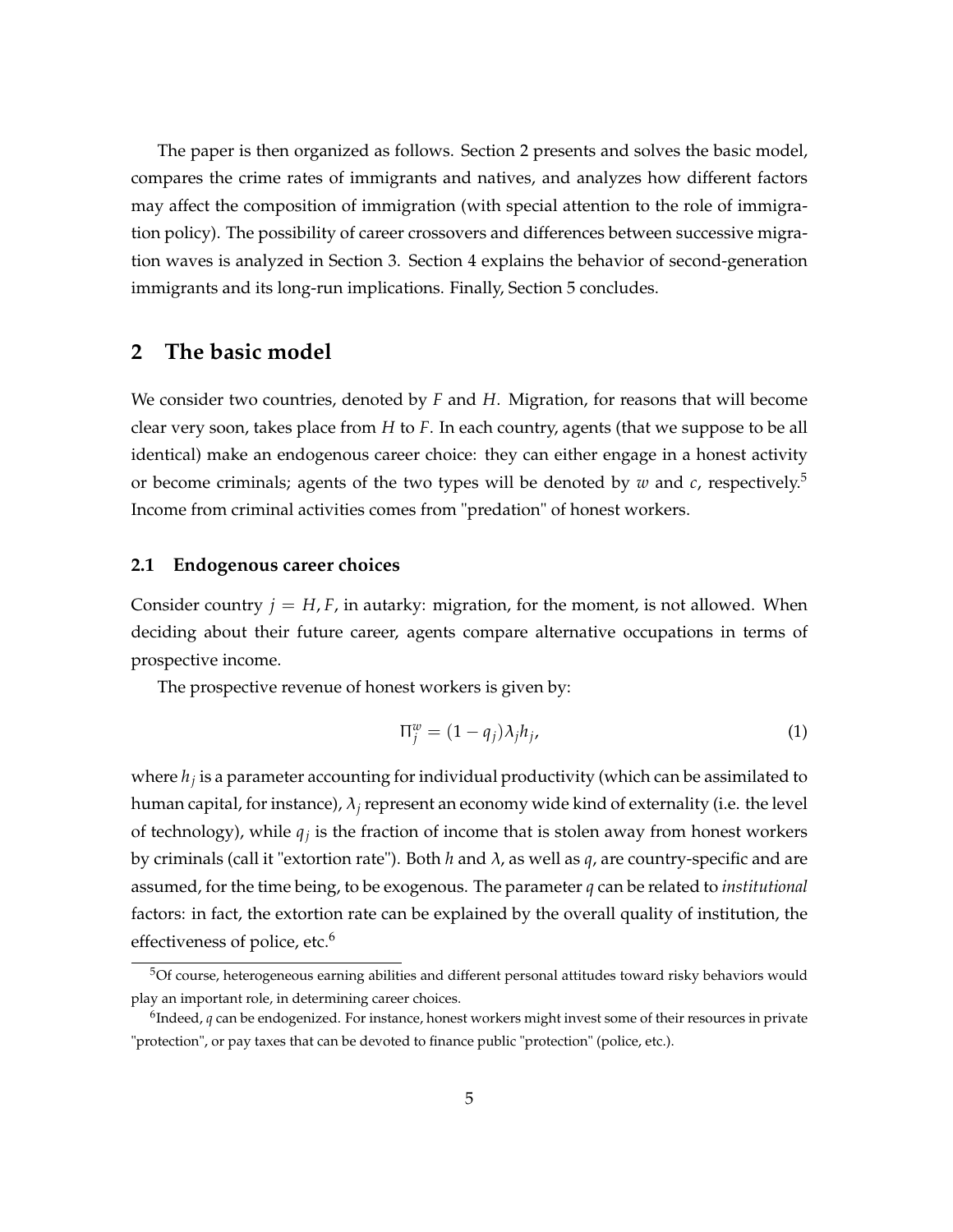Prospective rents from crime are:

$$
\Pi_j^c = b_j q_j \lambda_j h_j (1 - x_j), \tag{2}
$$

where  $x_j$  is the share of agents involved in crime in the total population, which we normalize to 1. Notice that  $\Pi_j^c$  is a negative function of  $x_j$ : this formulation captures the idea that criminal activities are limited by a "crowding-in" effect; at the limit, if  $x_j = 1$ , criminal rents will be eroded down to zero, because there will not be any honest workers left and therefore no production to be stolen.<sup>7</sup> The parameter  $b_j$  accounts for all those variables like, for instance, the degree of organization of crime, which are susceptible of weakening the "crowding-in" effect.<sup>8</sup>

The (stable) equilibrium distribution of agents between criminal and honest activities  $(x_j^*, 1 - x_j^*)$  can be determined solving  $\Pi_j^w = \Pi_j^c(x_j)$ . In particular, we obtain:

$$
x_j^* = 1 - \frac{1 - q_j}{b_j q_j},\tag{3}
$$

and the situation is depicted in Figure 1.

This is a stark simplification of predator/prey models *à la* Acemoglu (1997).<sup>9</sup> In principle,  $\Pi_j^w$  should also be a decreasing function of  $x_j$ ; however, to ensure the existence of a stable equilibrium,  $\Pi_j^w(x_j)$  should be less steep than  $\Pi_j^c(x_j)$ , so that assuming an horizontal profile for the income of honest workers looks like a somewhat "cheap" assumption. Notice also that, for  $x_j^*$  to be strictly positive (so as to exclude the existence of completely "crime-free" economies), we need simply:

$$
q_j > \frac{1}{1+b_j};\tag{4}
$$

the above condition implies that the extortion rate and/or the degree of organization of crime are sufficiently high to motivate at least some criminal activity.

The is important to underline that, if instead of  $(1-x_j)$  inside (2), we take  $(1-x_j)^\delta$  (with  $\delta > 0$ ), our results would hold qualitatively unchanged. However, it would be not be possible to obtain as many analytical solutions as in the case of a linear functions. Results are available upon request.

<sup>8</sup>An easy and straightforward interpretation of *b* would be the number of honest workers that a criminal can handle at the same time. In this sense, it might depend on the quality of criminal organization in the destination country. Of course, it would also possible to believe that criminal organization is to some extent inherent to immigrant groups. Alternatively, *b* can be regarded as a measure of "ferocity" of criminals. In both cases, *b* would be also "importable", since it depends on the origin country of predators instead of depending on the country where predation takes place.

 $9$ See also Mehlum et al. (2003), or Mariani (2007).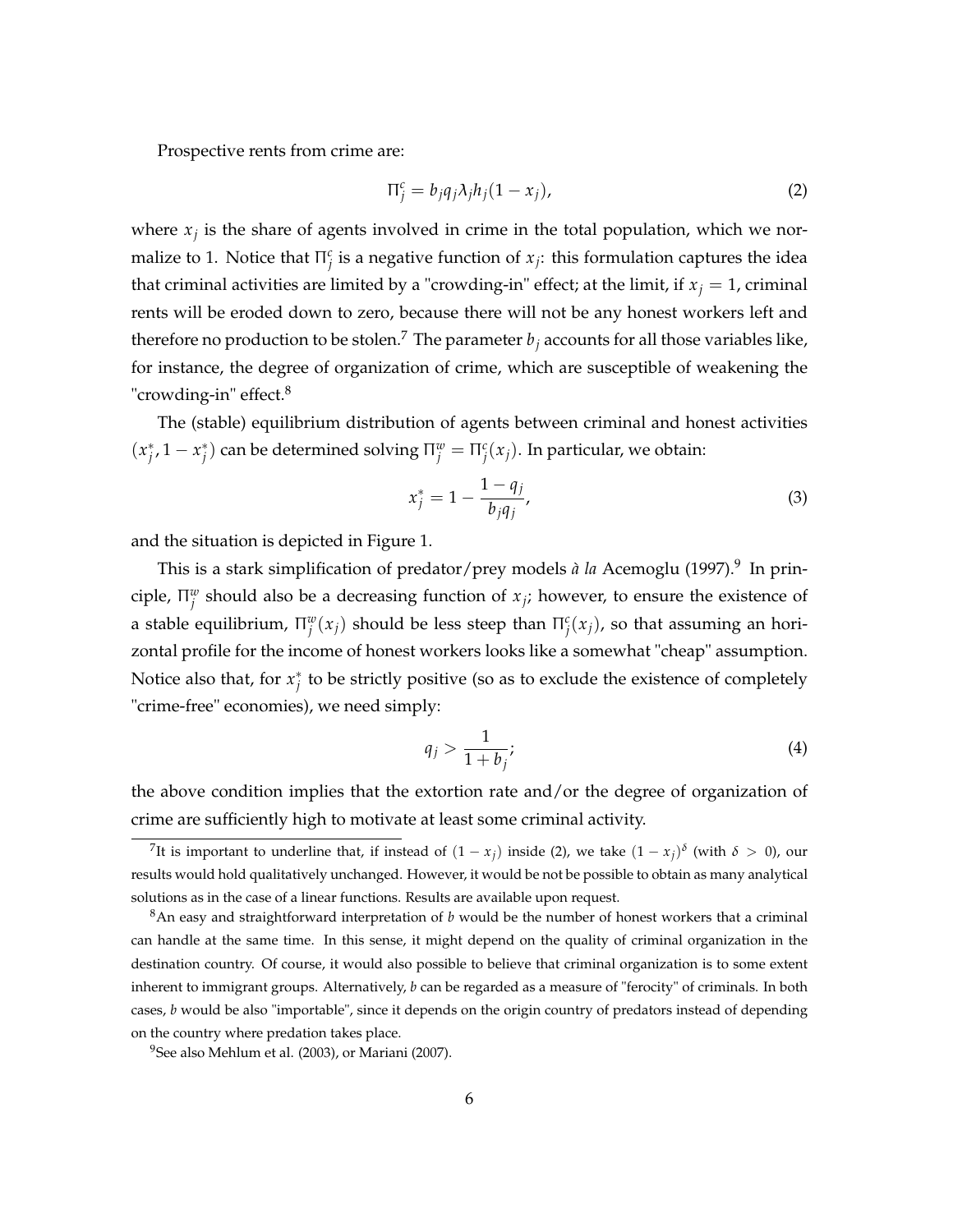

Figure 1: Endogenous career choice

#### **2.2 Introducing migration**

We assume that migration takes place after the career choice is made. For the moment, we also rule out the possibility of career-crossovers: for instance, honest workers cannot become criminals, even if a changing system of economic incentives would justify such a choice. We will remove this assumption later, to take into account the fact that honest migrants might be pushed to become criminals by economic convenience.

In this framework, migration can be motivated by cross-country differences in income, which are affected by the fundamental parameters we have introduced in the model. An important assumption we make is that  $\lambda_F = \lambda > 1 = \lambda_H$ , so that honest workers might be, *ceteris paribus*, more productive abroad. Abstracting from institutional parameters (like *q*) that affect net income, their gross productivity will be  $\lambda$  times higher in country *F*. This means that, even in absence of crime, honest workers would have some incentive to migrate from *H* to *F*.

Workers and criminals may also have different (fixed) migration costs,  $c^w$  and  $c^c$ .

Let us assume the following:  $h_H = \eta h_F$ ,  $h_F = 1$  and  $c^w = c^c - \gamma = c - \gamma$ , where  $\eta > 0$ and  $0 \leq \gamma \leq c$ .

Clearly enough, the incentive to migrate for workers and criminal in country *H* might be quite different. Assuming that only an exogenously fixed fraction *m* of the population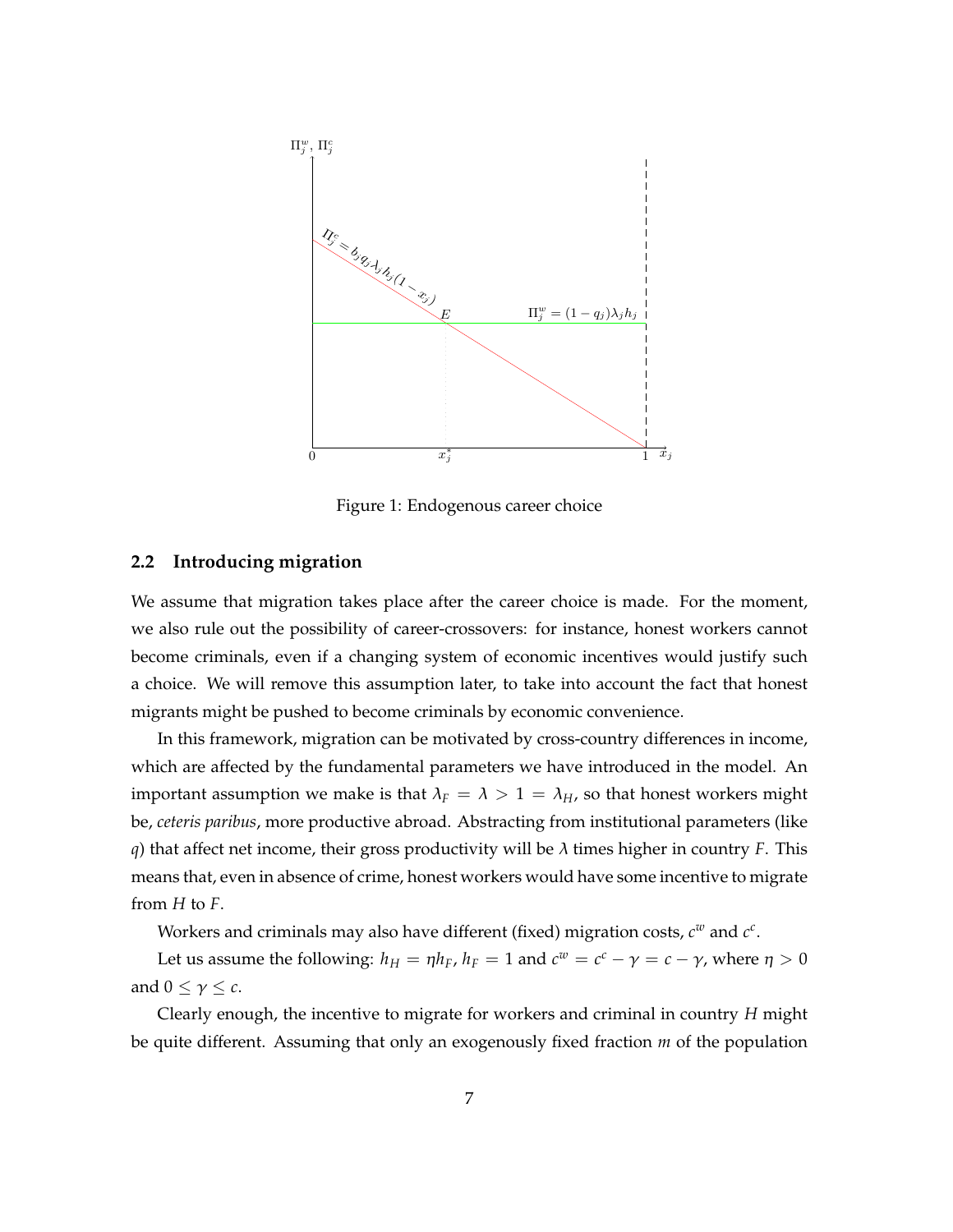of country *H* is allowed to emigrate, what we are interested in determining is the composition of the emigration flow from *H* to *F*, and namely  $\hat{x}_M$  (that is the equilibrium share of criminals among migrants). Notice that we use  $\hat{x}_M$  instead of  $x_M^*$  to underline the conceptual difference between the equilibrium *career* choice and the equilibrium *migration* choice of agents. Recall that, given our assumptions, the career choice comes first and do not take into account the possibility of migration.

In addition, for the sake of simplicity, we make the parsimonious assumption that *m* < *xH*.

#### **2.2.1 Workers**

For honest workers residing in country *H*, the incentive to migrate  $(\Omega^w)$  can be computed as the difference between the "after-predation" income they could obtain abroad, net of migration costs, and the one they would earn if they stay in their home country:

$$
(1 - q_F)\lambda h_H - c^w - (1 - q_H)h_H,\tag{5}
$$

that is

$$
\Omega^w \equiv \eta(\lambda - 1)[1 - (q_F - q_H)] - (c - \gamma). \tag{6}
$$

It should be noticed that  $\Omega^w$  does not depend on the behaviour of other agents, be they honest or criminal, natives or immigrants.

#### **2.2.2 Criminals**

The prospective income of criminals, if they migrate, writes as:

$$
b_F q_F \frac{[(1+m)-(x_F^*+mx_M)][(1-x_F^*)\lambda h_F+m(1-x_M)\lambda h_H]}{(1+m)}.
$$
\n(7)

The first fraction in the above expression accounts for the crowding-in effect, once immigration is considered: the total population becomes  $1 + m$ , but the number of criminals grows up to  $x_F^* + mx_M$ . The second fraction is simply the *after-migration* average productivity of honest workers, thus allowing for the possibility that also immigrant workers are subject to predation. $10$ 

 $10$ In fact, data show that quite often, an important number of criminal acts performed by immigrants are directed towards other immigrants.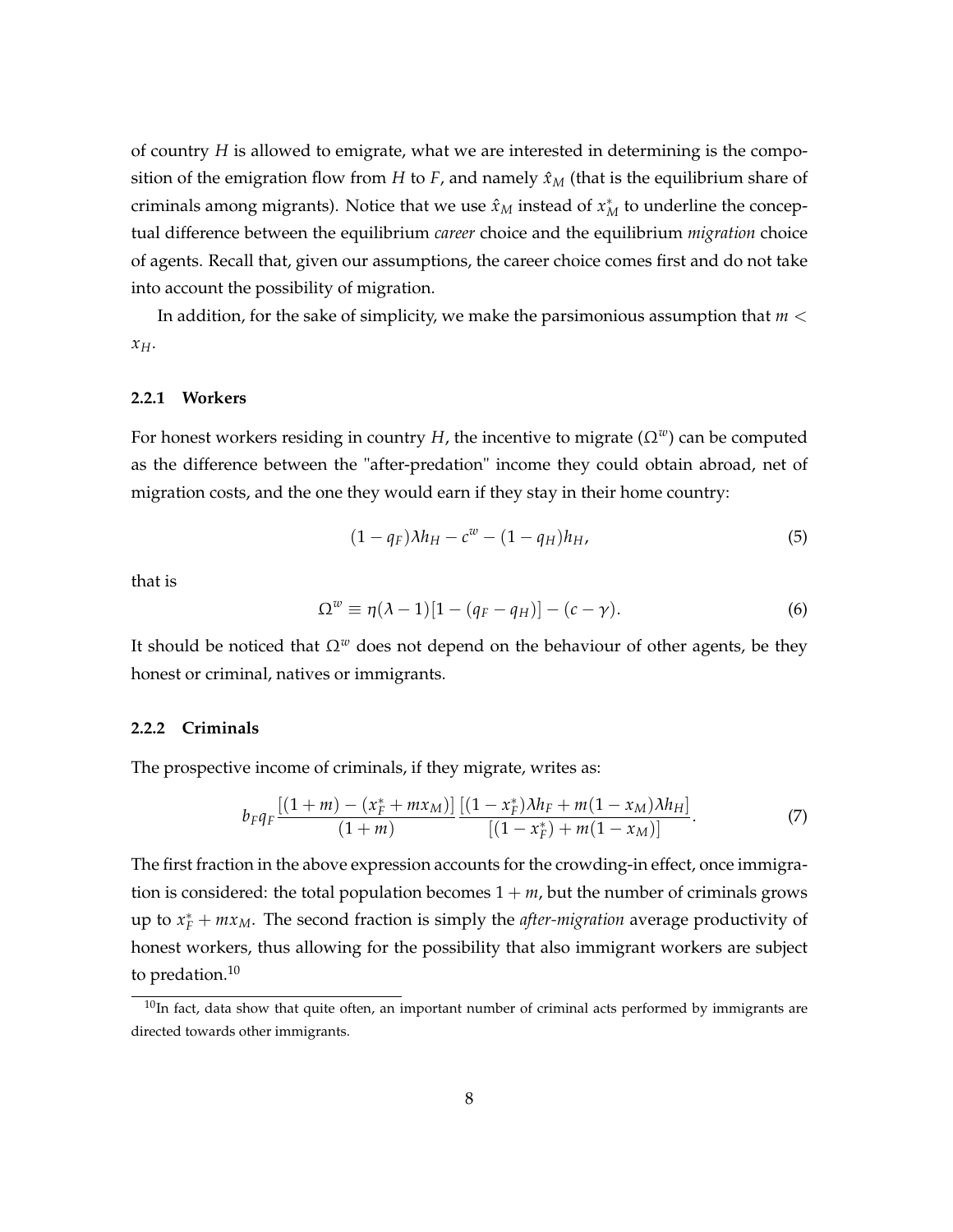Expression (7) can be rewritten as:

$$
b_F q_F \lambda \frac{[(1 - x_F^*) + m\eta (1 - x_M)]}{(1 + m)};
$$
\n(8)

notice that, if  $\eta$  < 1, it depends negatively on *m* since, all other things being equal, more immigration will dilute average productivity and strengthen the crowding-in effect (that also explains why the income of criminal immigrants is decreasing in *xM*).

If a criminal in country *H* decides not to migrate, he will earn:

$$
b_H q_H h_H \frac{[(1 - x_H^*) - m(1 - x_M)]}{(1 - m)},
$$
\n(9)

that is:

$$
b_H q_H \eta \frac{[(1 - x_H^*) - m(1 - x_M)]}{(1 - m)}.
$$
\n(10)

The above expression is always increasing in  $x_M$ , and increasing in  $m$  if  $x_M > x_H^*$ : emigration leaves unaffected the income that is available for predation, but the crowding-in effect is weaker if relatively more criminals leave the country, thus raising criminal rents in *H*.

Given (8) and (10), the incentive to migrate for criminals is:

$$
b_F q_F \lambda \frac{[(1-x_F^*) + m\eta (1-x_M)]}{(1+m)} - b_H q_H \eta \frac{[(1-x_H^*) - m(1-x_M)]}{(1-m)} - c,\tag{11}
$$

that is, once we replace  $x_F^*$  and  $x_H^*$ :

$$
\Omega^{c}(x_{M}) \equiv -c + \frac{\lambda(1-m) - \eta(1+m)}{(1-m^{2})} - \frac{\lambda[1 - mb_{F}\eta(1-x_{M})]q_{F}}{(1+m)} + \frac{\eta[1 + mb_{H}(1-x_{M})]q_{H}}{(1-m)}; \tag{12}
$$

it is important to notice that the coefficient of  $x_M$  is always negative, being equal to:

$$
-\left(\frac{\lambda b_F q_F}{1+m}+\frac{b_H q_H}{1-m}\right)\eta m.
$$

#### **2.2.3 Composition of the migration outflow**

Equating  $Ω<sup>w</sup>$  and  $Ω<sup>c</sup>(x<sub>M</sub>)$ , we obtain:

$$
\hat{x}_{M} = \frac{m(1+m)(1+b_{H})q_{H}\eta - (1-m)\{1 - [1+m(1+b_{F})]\eta\}q_{F}\lambda + (1-m)\lambda - m(1+m)\eta - (1-m^{2})(\eta\lambda + \gamma)}{m[(1-m)b_{F}q_{F}\lambda + (1+m)b_{H}q_{H}]\eta}
$$
\n(13)

which describes the equilibrium composition of the migration flow from country *H* to country *F*, as it can be seen from Figure 2.

It can be shown (see Appendix) that:  $\frac{\partial \hat{x}_M}{\partial \gamma} < 0$ ,  $\frac{\partial \hat{x}_M}{\partial q_F} > 0$ ,  $\frac{\partial \hat{x}_M}{\partial b_F} > 0$ ,  $\frac{\partial \hat{x}_M}{\partial q_H} > 0$  and  $\frac{\partial \hat{x}_M}{\partial b_H} > 0$ .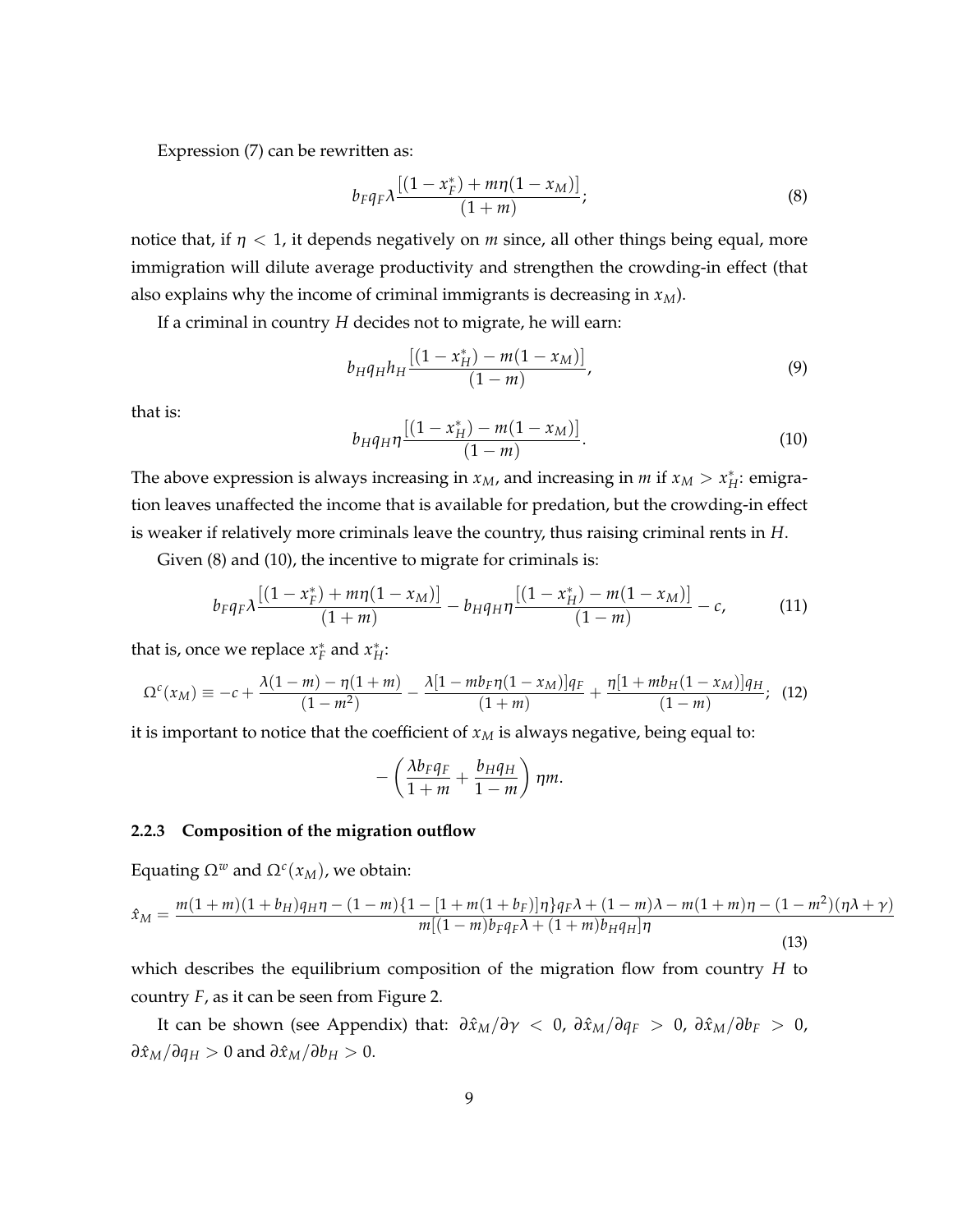

Figure 2: Composition of the migration outflow

Quite trivially,  $\hat{x}_M$  depends positively on  $\gamma$  because of the increasing migration cost for criminals. Moreover, it is positively affected by  $q_H$  and  $b_H$  since these two parameters increase the share of criminals in the sending country, thus expanding the total supply of criminal emigrants. Similarly, it increases in  $b_F$  and  $q_F$  because these two parameters describe the attractiveness of a criminal career in the foreign country.<sup>11</sup>

Moreover,  $\frac{\partial \hat{x}_M}{\partial \eta} < 0$  if  $\lambda > \overline{\lambda} \equiv (1 + m) \gamma / (1 - q_F)$ , while  $\frac{\partial \hat{x}_M}{\partial \lambda} < 0$  if  $\eta > \overline{\eta}$ , where

$$
\overline{\eta} \equiv \frac{(1-q_F)b_Hq_H + (1-m)\gamma b_Fq_F}{(1+m)(1-q_F)b_Hq_H - m(1-q_H)b_Fq_F}
$$

.

The share of criminals in the migration outflow  $(\hat{x}_M)$  depends negatively on  $\eta$ , because if honest workers are characterized by a higher individual productivity, their incentive to migrate is consequently stronger (unless  $\lambda$  is very low). Symmetrically,  $\hat{x}_M$  can be an increasing function of  $\lambda$  only if  $\eta$  is small enough: in such a case a higher  $\lambda$ , from the viewpoint of prospective migrants, raises criminal rents more than honest income (since criminal rents, unlike honest income, depend also on the productivity of natives).<sup>12</sup>.

 $11$ Therefore, it can be claimed that the responsibility for importing criminals bears also on the shoulders of the receiving country: bad institutions or insufficient protection attract foreign-born criminals. Moreover, if native criminal organizations are pretty effective and well organized, they are also susceptible of "hiring" foreign criminals, in a sense.

<sup>&</sup>lt;sup>12</sup>Otherwise said, if the human capital of migrants is relatively small (large), an increase in foreign productivity will raise (decrease) the relative returns of criminals, because criminal income depends also on native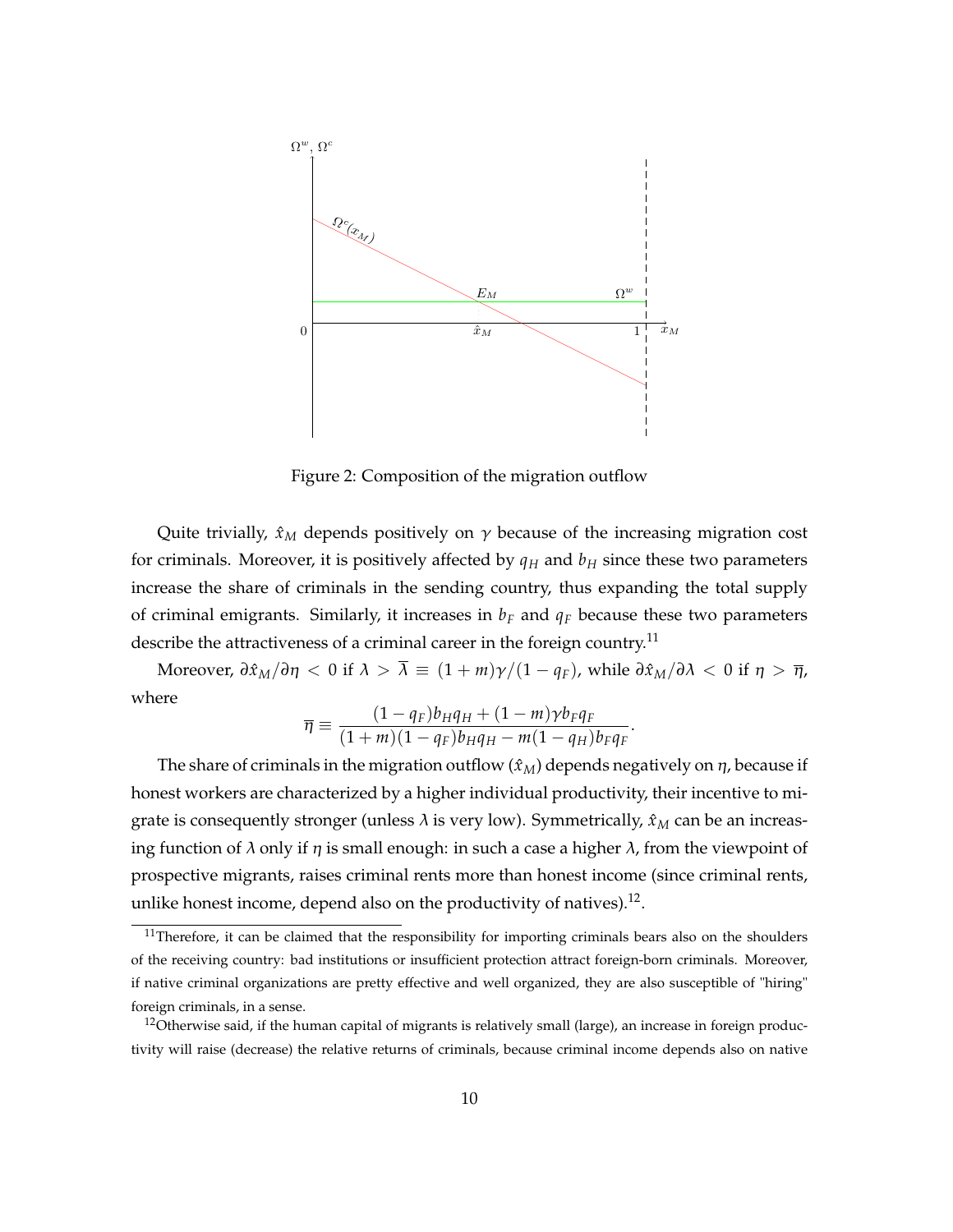Finally, let us define  $\overline{\lambda'}\equiv\gamma/[(1-q)(1-\eta)]$ ; for  $\lambda<\overline{\lambda'}$  the relation between  $m$  and  $\hat{x}_M$ is positive while, for  $\lambda > \overline{\lambda}$ , it becomes non-monotonic: in this case,  $\hat{x}_M$  would first decrease in *m*, and then increase.

Whether  $\hat{x}_M$  is larger than  $x_F^*$  (i.e. if the crime rate is higher among immigrants than among natives) depends also on the values of the relevant parameters. For instance, it is possible to find threshold values  $\tilde{\eta}$ ,  $\tilde{\lambda}$ ,  $\tilde{\gamma}$ ,  $\tilde{b_F}$ ,  $\tilde{q_F}$ ,  $\tilde{b_H}$ ,  $\tilde{q_H}$  and  $\tilde{m}$ , such that  $\hat{x}_M = x_F^*$ . Given that, we will have that  $\hat{x}_M < x_F^*$  if  $\gamma > \tilde{\gamma}$ ,  $b_F < \tilde{b_F}$ ,  $q_F < \tilde{q_F}$ , etc.

In particular, we have:

$$
\tilde{\gamma} = \frac{m(1+m)\eta[(1-q_F)b_Hq_H - (1-q_H)b_Fq_F] + (1-m)(1-\eta)\lambda(1-q_F)b_Fq_F}{(1-m^2)b_Fq_F},
$$
(14)

$$
\tilde{\lambda} = \frac{(1+m)\{[(1-m)\gamma + m\eta(1-q_H)]b_Fq_F - m\eta(1-q_F)b_H\}}{(1-m)(1-\eta)(1-q_F)b_Fq_F},
$$
\n(15)

$$
\tilde{\eta} = \frac{(1-m)[(1+m)\gamma - \lambda(1-q_F)]b_F q_F}{m(1+m)(1-q_F)b_H q_H - [m(1+m)(1-q_H) + (1-m)\lambda(1-q_F)]b_F q_F},
$$
(16)

and

$$
\tilde{b_F} = \frac{m(1+m)\eta(1-q_F)b_Hq_H}{q_F\{(1+m)[(1-m)\gamma+m\eta(1-q_F)]-(1-m)(1-\eta)\lambda(1-q_F)\}}.
$$
(17)

It is worth underlining that, in this framework, the fact that immigrants are characterized by a lower earning ability (than natives) does not imply that they will be more involved in criminal activities, as conjectured by Beckerian models of criminal behaviour. In fact, here a larger  $\lambda$  (or a smaller *q<sub>F</sub>*, a higher γ, etc.) can compensate for a low *η*. This is due to the fact that we assume the existence of crime-specific skills and accordingly consider migrants as being self-selected, on the basis of their career choice.

Finally, notice that having  $\gamma > 0$  implies that workers pay a lower migration cost than criminals, while, of course, if  $\gamma = 0$  migration is equally costly for the two types of migrants. The first case describes a situation where migration is mostly legal (or controlled by the receiving country), like it was in Western Europe before the early 70's, according to Barbagli's (2008) description. The latter fits better the case of illegal migration: if both honest and "bad" people are discouraged to enter the foreign country, at borders honest workers are basically treated as if they were criminal. In such a case, we may even think that the cost of migration becomes relatively lower for criminals, that are more used to exploit illegal emigration networks, etc.

productivity.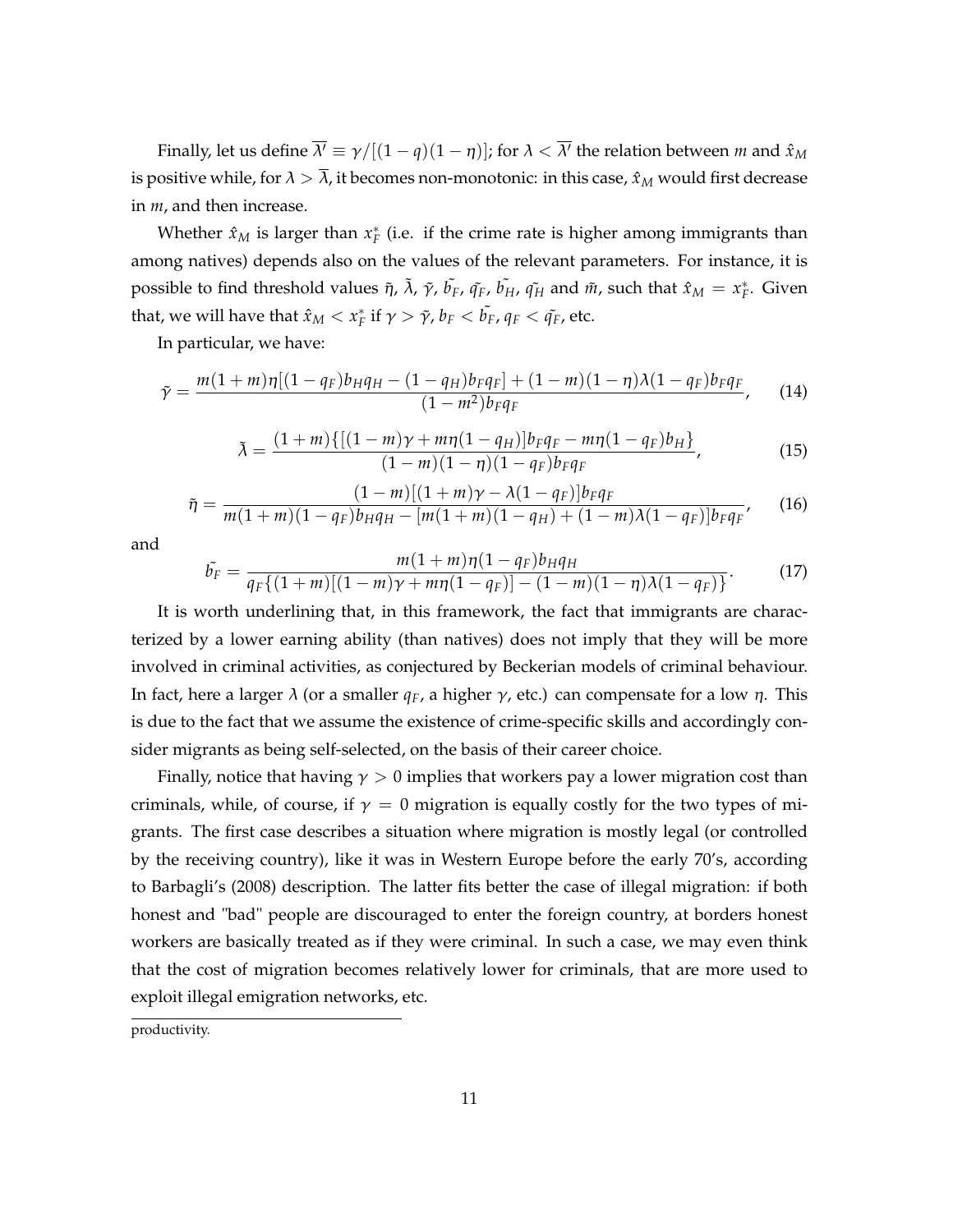#### **2.3 The role of immigration policy**

Until now we have considered  $\gamma$  and  $m$  as being completely exogenous. Indeed, both these parameters might depend on the way the destination country manages its immigration policy. Let us, for instance, introduce a parameter, *s*, accounting for the degree of restrictiveness of immigration policy. A more restrictive immigration policy will have a double effect: (i) it will reduce *m*, i.e. the number of immigrants who reach the destination country, and (ii) it will reduce  $\gamma$ , i.e. the migration-cost differential between criminals and honest workers. As a matter of fact, as soon as migration is restricted, illegal immigration becomes more important (it accounts for a larger share in *m*), and it is quite reasonable that illegal emigration is relatively less costly for criminals. Both these effects are supported by existing papers, like Orrenius and Zavodny (2005), or Djajic (1999).

Therefore, we can write:

$$
m = (1 - s)M,\t(18)
$$

and

$$
\gamma = (1 - s)c,\tag{19}
$$

where *M* is the potential supply of migrants, while *c* is the maximum cost differential between criminals and honest migrants. Clearly enough, for  $m = 0$ , we should have  $\gamma = 0$ , since migration would be completely illegal, so that honest workers and criminal would be treated as equal at the border (i.e. they face the same migration cost).

We could be interested - from the viewpoint of the destination country - in determining how *s* affects two different variables:  $\hat{x}_M$  (the composition of the migration inflow) and  $N_M \equiv \hat{x}_M(1-s)M$  (the total number of foreign-born criminals). Both these variable might be related to an hypothetical social welfare function in country *F*.

To this purpose, and for ease of presentation, we set  $b_F = b_H = b$ ,  $q_F = q_H = q$  and  $\eta = 1$ , so that migration dynamics are driven only by  $\lambda > 1$  and  $\gamma > 0$ .<sup>13</sup>

We obtain that:

$$
\frac{\partial \hat{x}_M(s)}{\partial s} = \frac{c\{(\lambda - 1) + M(1 - s)[M(1 - s)(\lambda - 1) - 2(\lambda + 1)]\}}{[1 - M(1 - s)(\lambda - 1) + \lambda]^2 b q}
$$
(20)

<sup>13</sup>However, it should be noticed that, under these parametric restrictions, we would have  $\overline{\lambda'} = +\infty$  and therefore  $\partial \hat{x}_M / \partial m > 0$ .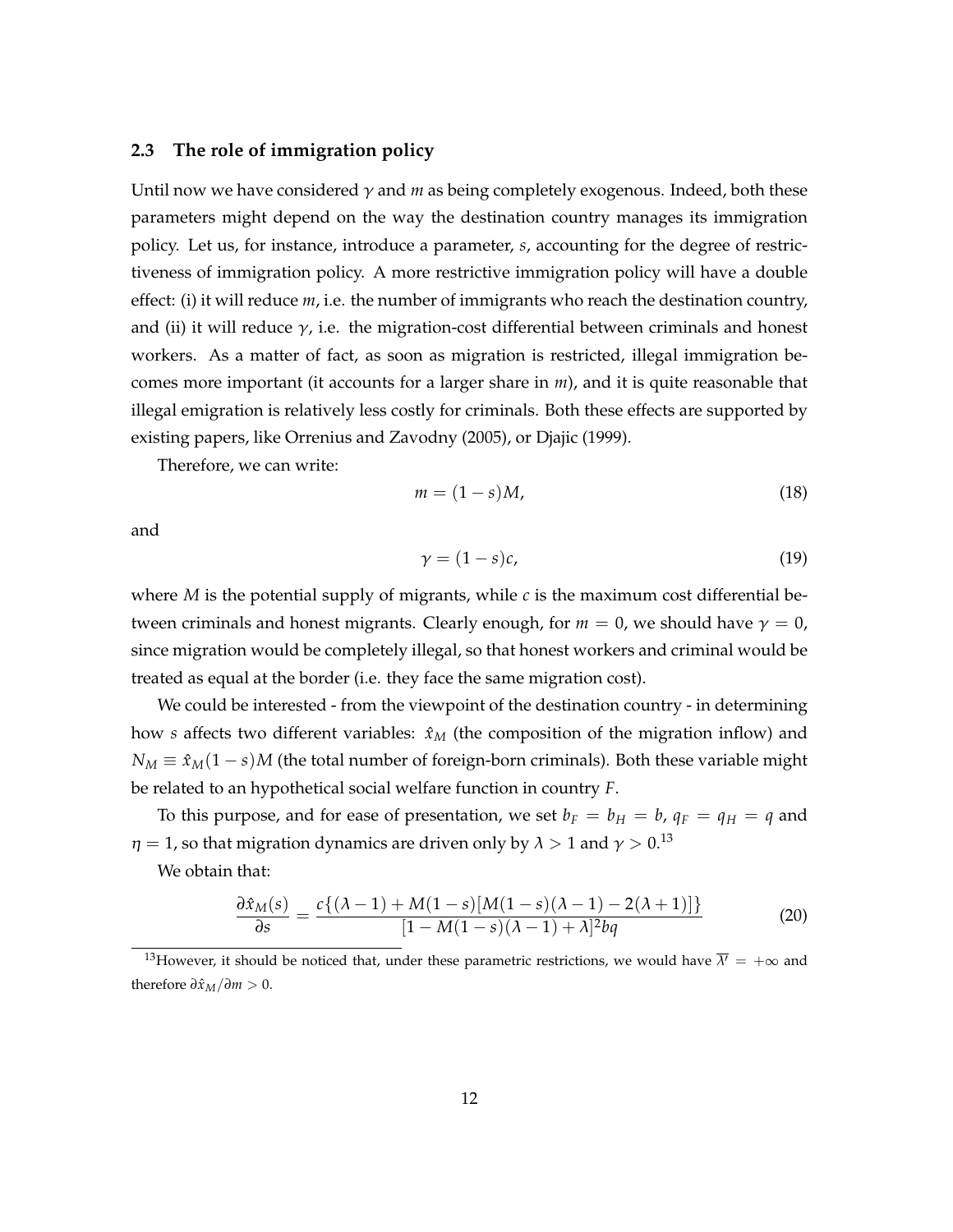and

$$
\frac{\partial N_M(s)}{\partial s} = \frac{M[1 - q_F(1 + b_F)][1 - M(1 - s)(\lambda - 1) + \lambda]^2 - c[(\lambda + 1) + M^2(1 - s)^2](2M - 3)}{[1 - M(1 - s)(\lambda - 1) + \lambda]^2 bq},
$$
\n(21)

respectively.

In particular, we can identify the following values of *s*:

$$
\check{s} = 1 - \frac{1}{M} - \frac{2}{M(\sqrt{\lambda} - 1)}\tag{22}
$$

and

$$
\check{s} = \dots \tag{23}
$$

such that  $\frac{\partial \hat{x}_M(s)}{\partial s} < 0$  (> 0) for  $s < \check{s}$  (>  $\check{s}$ ), and  $\frac{\partial N_M(s)}{\partial s} < 0$  (> 0) for  $s < \check{s}$  (>  $\check{s}$ ). It can be also shown that  $\check{s} < \check{s}$ .

As it can be seen in Figure 3, restricting immigration policy is not always a good policy option if the objective is a reduction of crime. In particular, starting from  $s = 0$ , a tightening of immigration policy will be effective in reducing immigrant crime. However, a too restrictive policy might induce an adverse selection of immigrants (through larger illegal immigration).



Figure 3: Effect of the immigration policy on  $\hat{x}_M$ ,  $N_M$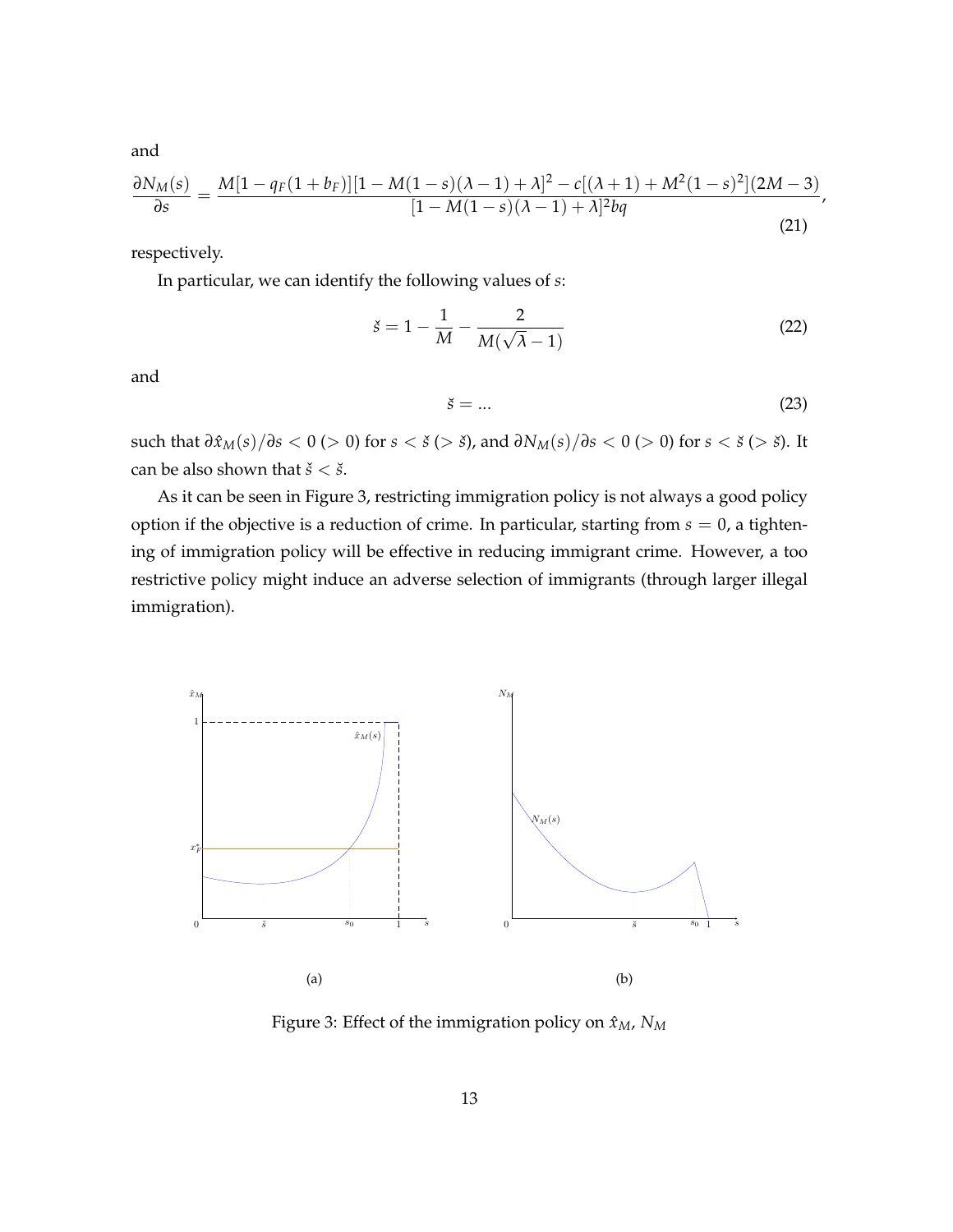The underlying mechanism is supported by some empirical papers, which show how the incidence of illegal immigration is indeed positively related to the restrictiveness of quantitative immigration policies (Djajic, 1999), and that illegal immigration is adversely selected (Orrenius and Zavodny, 2005). Interestingly enough, the existence of an upwardsloping part in the relation linking immigration policy and foreign criminality is consistent with some empirical evidence: in fact, Lynch and Simon (1999), who consider a crosssection of OECD countries, find clues a positive relation between immigrants' involvement in crime and tightness of immigration policies.

Finally, it is worth noticing that we could have considered the more general formulation  $m = (1 - s^{\phi})M$  (with  $\phi > 0$ ), instead of the linear formulation in (19). Depending on the value of  $\phi$ , our main results can somewhat change. However, we would always have an upward sloping portion in both  $\hat{x}_M(s)$  and  $N_M(s)$ .<sup>14</sup>

### **3 Career crossovers (the "substitution" effect)**

In this Section, we remove the assumption that the career choice is irreversible after migration. Of course, as soon as immigrants are allowed to change their sector of employment (from the legal to the illegal one, or vice versa), the same option should be made available to natives, who are consequently left free to re-formulate their career choice so as to react to changing economic conditions (determined by the arrival of immigrants).

We do not have empirical evidence in favor or against the hypothesis of career-crossovers. It is reasonable to believe that changing specialization is costly, but still possible for some individuals.<sup>15</sup> Therefore, it is not particularly interesting to determine the new after-migration equilibrium allocation of people between honest and criminal activities. It seems then preferable to check whether immigrants and/or natives have an economic incentive to change their activity.

For immigrants, the difference between criminal income and honest income can be obtained subtracting  $(1 - q_F)\lambda\eta$  from (8). After replacing  $x_F$  with  $x_F^*$  and  $x_M$  with  $\hat{x}_M$ , we get:

$$
\frac{\lambda\{[(1-m)\gamma+m\eta(1-q_H)]b_Fq_F+[1-\eta(1+m)](1-q_F)b_Hq_H\}}{(1-m)\lambda b_Fq_F+(1+m)b_Hq_H}.
$$
 (24)

 $14$ Results are available upon request.

<sup>&</sup>lt;sup>15</sup>Just like legal activities, crime requires specialization and specific skills, that McCarthy and Hagan (1995, 2001) define as "criminal capital". Therefore, moving from one sector to the other might imply some costs.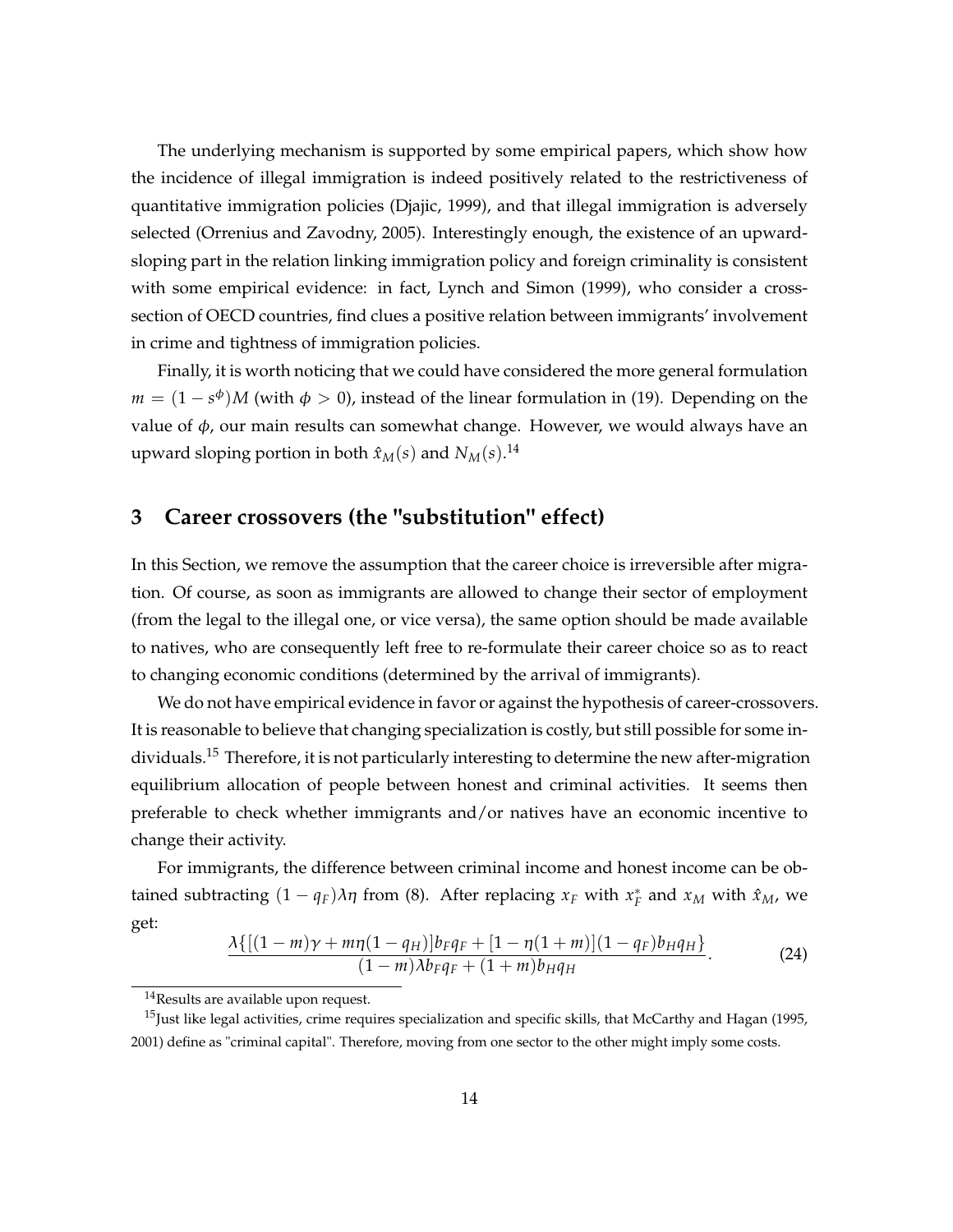A sufficient condition for the above expression to be positive is that  $\eta < 1/(1+m)$ . In such a case, if career crossovers are possible, there will exist an incentive, for some immigrants, to give up their honest activity and engage in a criminal career.

Conversely, the arrival of immigrants alters the structure of relative returns for natives. In presence of immigration, the difference between honest and criminal earnings is given by  $(1 - q_F)\lambda$  minus (8), i.e.:

$$
\frac{\lambda\{[(1-m)\gamma+m\eta(1-q_H)-(1-m)(1-\eta)\lambda(1-q_F)]b_Fq_F-m(1-q_F)b_Hq_H\}}{(1-m)\lambda b_Fq_F+(1+m)b_Hq_H}.
$$
 (25)

This expression can be positive, provided that  $\eta < \eta$ , with

$$
\breve{\eta} = \frac{(1-m)[\lambda(1-q_F) - \gamma]b_F q_F + m(1-q_F)b_H q_H}{[(1-m)\lambda(1-q_F) + m(1-q_H)]b_F q_F},
$$

thus implying that, among native criminals, there would exist an incentive to turn to an honest income-earning activity.

This result is consistent with the hypothesis (well-known in the sociology of crime) of a "substitution effect" in illegal activities: as soon as immigration to a developed country takes place, and provided that immigrants are sufficiently less productive (educated) than natives, some native criminals will leave their place to formerly honest immigrants.

### **4 Further generations**

The analysis of the criminal behavior of second-generation immigrants turns out to be very important, since - as we put forward in the Introduction - one of the few empirical regularities, which have been found in existing research on crime and immigration, concerns the strikingly high involvement of the children of foreign-born people in criminal activities. Among second generation immigrants, crime rates are higher than among natives, and much higher than they are among their parents.

#### **4.1 Second generation ...**

Our benchmark model can be slightly modified to address this issue. Suppose, in fact, that there are now *i* second-generation immigrants (children of foreign-born parents) and  $(1 - i)$ agents born from native parents. With respect to the basic model, and assuming that there is zero population growth (in both ethnic groups), we would have that:  $i = m/(1 + m)$ . Our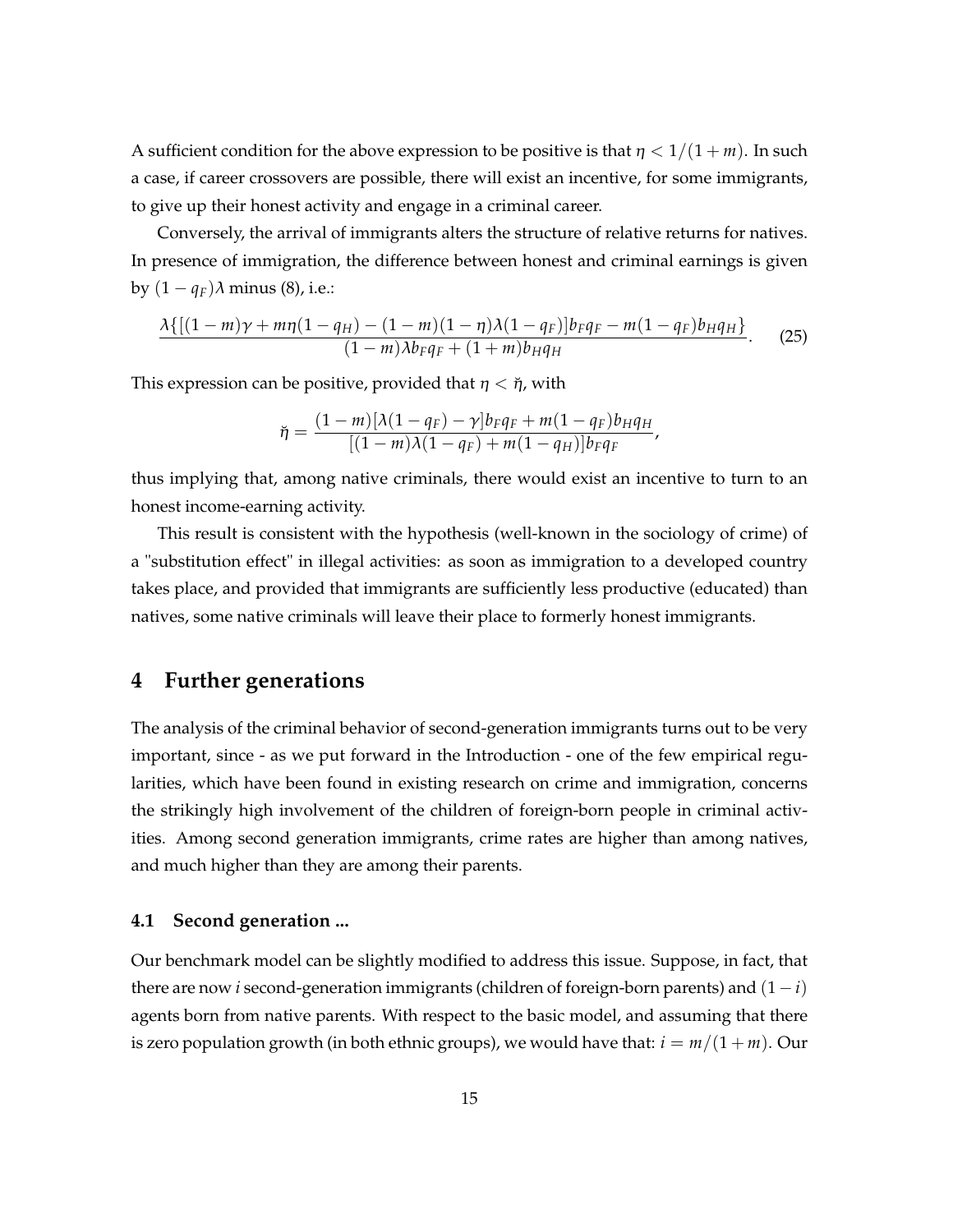second-generation immigrants will have to chose whether to become criminals or honest workers. The key assumption is that their ability to set up productive capital (be it human or physical) is lower than the that of natives. This might be due, for instance, to the relatively low skill level of their parents, through an inter-generational mechanism of human capital transmission. Alternatively, one could make the hypothesis that immigrants are discriminated on the credit market, so that for them borrowing money and setting up productive capital becomes more difficult. Whatever the case, their productivity would therefore be equal to  $\sigma h$ , with  $\sigma < 1$ , whereas the prospective before-predation income of honest natives is *h*. The parameter  $\sigma$  lends itself to a straightforward interpretation: it could be seen, in fact, as a measure of the degree of assimilation of immigrants. Assimilation might in turn depend on several variables, ranging from cultural factors to any policy aimed at reducing inequality (through redistribution, public schooling, etc.). Notice also that here we drop country indexes, since our analysis is now focused exclusively on the destination country.

To sum up, the expected income of workers, of native and foreign origin, is given by:

$$
\Pi^w \equiv (1 - q)h \tag{26}
$$

and

$$
\Pi_I^w \equiv (1 - q)\sigma h,\tag{27}
$$

respectively.

The prospective income of a criminal, of native or foreign origin, is given by:

$$
\Pi^c = \Pi^c_I \equiv bq[(1-x)(1-i)h + (1-x_I)i\sigma h];\tag{28}
$$

and, as it be easily seen, it depends on the average productivity of honest workers.

It is then clear that the prospective income of criminals does not depend on their ethnic origin, while working honestly pays better for natives (since  $\sigma$  < 1).

The endogenous career choice will be made in the usual way, comparing prospective incomes from alternative occupations. For instance, solving  $\Pi_I^w = \Pi_I^c$  for  $x_I$  will give us the equilibrium share of criminals among second-generation immigrants, while  $\Pi^w = \Pi^c$ can be used to find the equilibrium value of *x*. However, it should be noticed that now Π *c* and  $\Pi_I^c$  depend both on both *x* and  $x_I$ , so that  $x_I^*$  and  $x^*$  should be in principle determined simultaneously, as a solution of the following system:

$$
\begin{cases} \n\Pi^w = \Pi^c(x, x_I) \\ \n\Pi^w_I = \Pi^c_I(x, x_I) \n\end{cases} \n\tag{29}
$$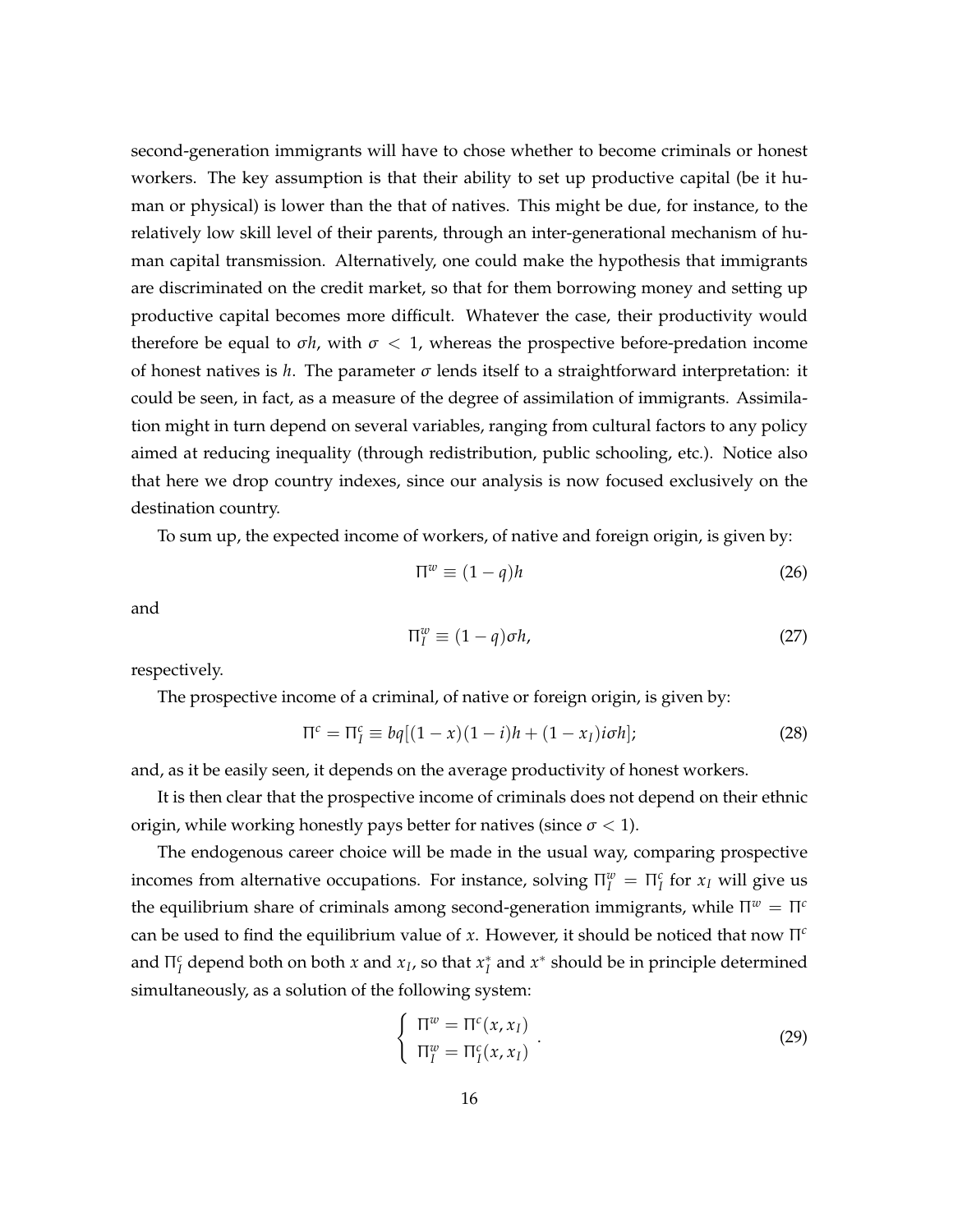However, since it is clear that  $\Pi^w \neq \Pi^w_I$ , and namely  $\Pi^w > \Pi^w_I$  since  $\sigma < 1$ , it is not possible to have, at the same time,  $0 < x^* < 1$  and  $0 < x^*_{I} < 1$ . In fact, the equilibrium shares of criminals in the two ethnic groups are given by:

$$
x^* = \max\left[0, \frac{(1-i)bq - (1-q)}{(1-i)bq}\right]
$$
 (30)

and

$$
x_I^* = \min\left[\max\left[0, 1 - \frac{1 - [1 + (1 - i)b]q}{ibq\sigma}\right], 1\right],\tag{31}
$$

respectively.

Depending on the configuration of the parameters, four different situations may arise: (i)  $x^* = 0$  and  $x_I^* = 0$ , (ii)  $x^* = 0$  and  $0 < x_I^* < 1$ , (iii)  $x^* = 0$  and  $x_I^* = 1$ , or (iv)  $0 < x^* < 1$  and  $x_I^* = 1$ . In particular the role of the parameter  $q$  is illustrated by Figure 4, where  $q' = \sigma/[(1-i)b + \sigma(1+bi)]$ ,  $q'' = \sigma/[(1-i)b + \sigma]$  and  $q''' = 1/[(1-i)b + 1]$ .



Figure 4: Second-generation immigrants and natives: involvement in crime

In any case, however, the crime rate among second-generation immigrants cannot be lower than among natives, consistent with empirical evidence.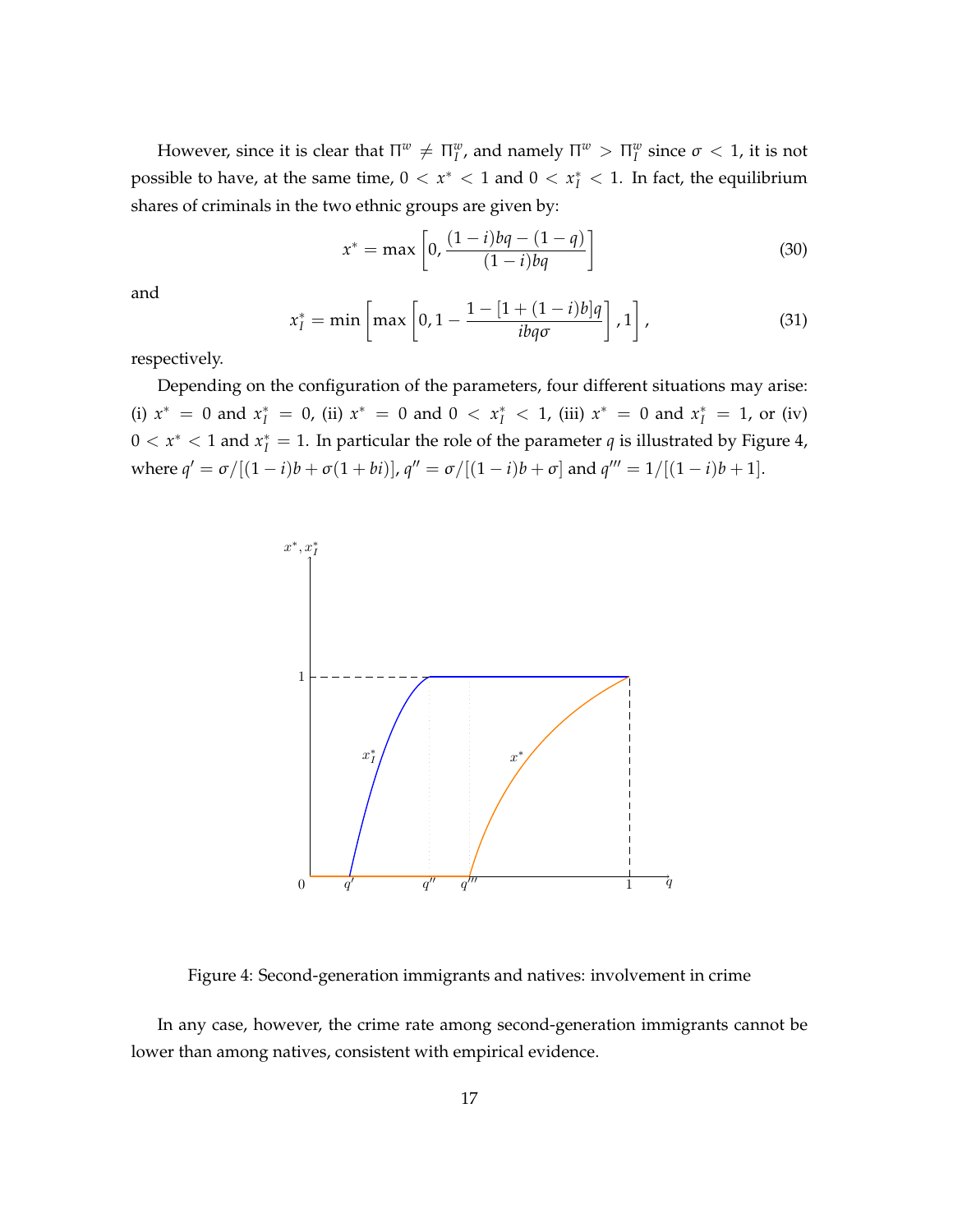#### **4.2 ... and beyond**

Let us now consider a dynamic extension of this model. Everything is based on the assumption that an intergenerational externality exists, linking the current prevalence of crime in the total population to the future quality of institutions (the extortion rate  $q_t$ ), so that:

$$
q_{t+1} = \min[a + \zeta[(1-i)x_t^* + i^x *_{I,t}], 1],
$$
\n(32)

with  $0 < a < 1$  and  $0 < \zeta < 1$ . Of course, here we are also assuming that immigrant do not mix with natives and the fertility is constant and equal to 1.

Given the above equation, we are able to derive a transition function  $q_{t+1} = f(q_t)$ , such that multiple equilibria may arise, as depicted in Figure 5.



Figure 5: Dynamics of *q*

Once again, assimilation plays a crucial role. Even if there exists a second-generation problem, in the long-run migration does not affect *q*, unless a trap arises; however, this trap might be circumvented through a better assimilation policy ...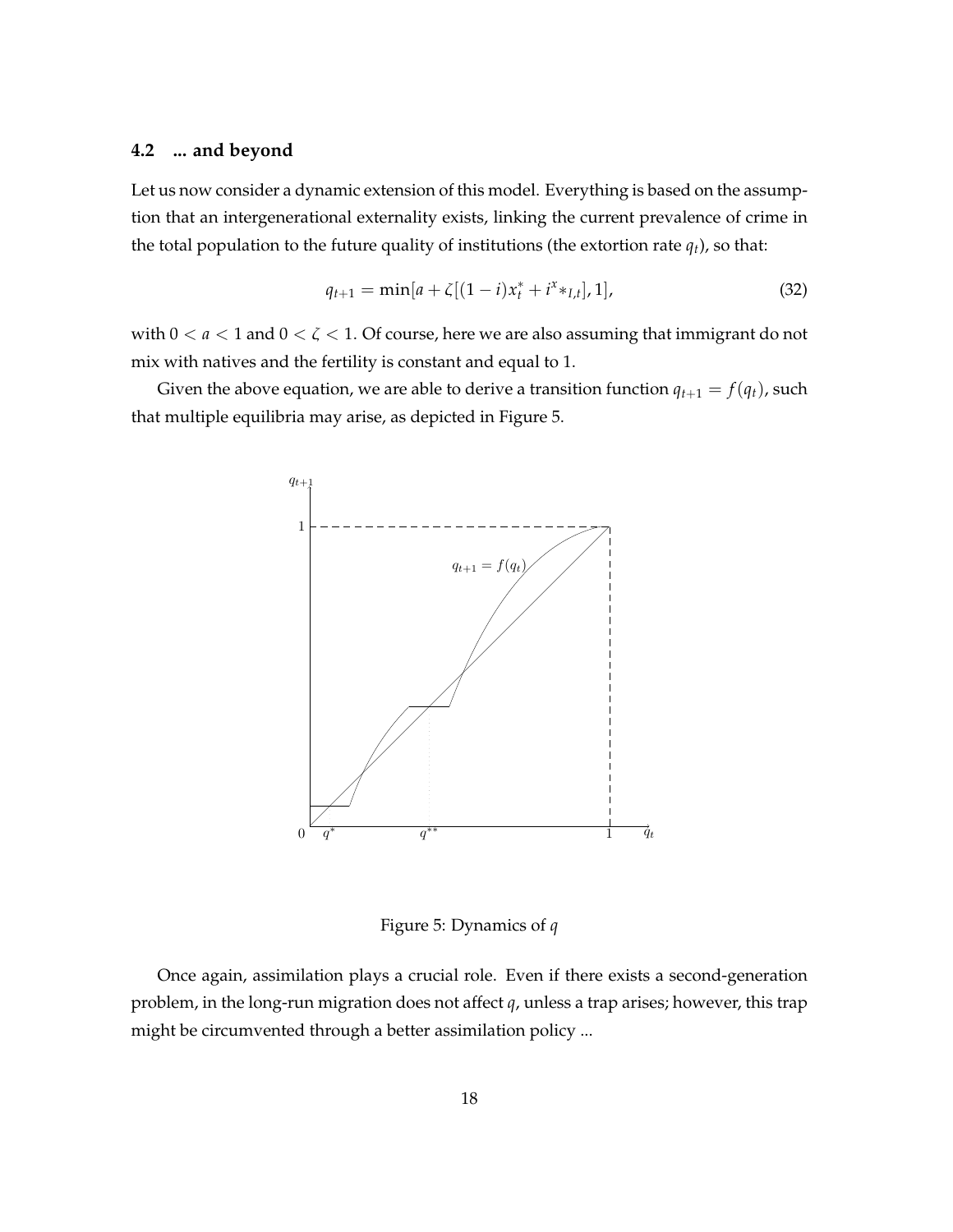### **5 Conclusions**

In this paper we have proposed a two-country model of immigration and crime. In the basic version of our model, migration occurs after that agents have already decided whether to become criminals or work honestly. Consequently, we have identified many factor that affect the composition of the migration flow. In particular, we have shown that the proportion of criminals needs not to be higher among migrants than among natives. In this framework, we have also derived conditions under which a more restrictive migration policy can lead to an increase in immigrant crime in the destination country. Allowing career crossovers after migration explains the so-called "substitution effect" in the crime sector, with immigrants replacing natives in predatory activities. Finally, a slightly modified version of our model can account for the particularly high crime rates of second-generation immigrants (which calls for careful assimilation policies by the governments of host countries), and lends itself to the analysis of the long-run consequences of immigration for the prevalence of crime in the destination country.

Our model could be profitably extended at least along two main directions. First, parameters like the extortion rated might be made endogenous. In particular, we may think that agents face a trade-off between setting up productive capacity (investing in human and/or physical capital) and defending themselves against criminal (such protection might be pursued privately or publicly provided). Such an extension would also have interesting dynamic implications. Second, since the model puts special emphasis on immigration policies, it would be particularly interesting to see, for instance, how the government in receiving countries could allocate resources between border enforcement and internal police activity, in order to reduce crime.

### **References**

- [1] Abbott, E. (1931a): "The problem of crime and the foreign born", in National Commission on Law Observance and Enforcement: *Report on crime and the foreign born*, Washington, D.C., United States Government Printing Office.
- [2] Abbott, E. (1931b): "General conclusions", in National Commission on Law Observance and Enforcement: *Report on crime and the foreign born*, Washington, D.C., United States Government Printing Office.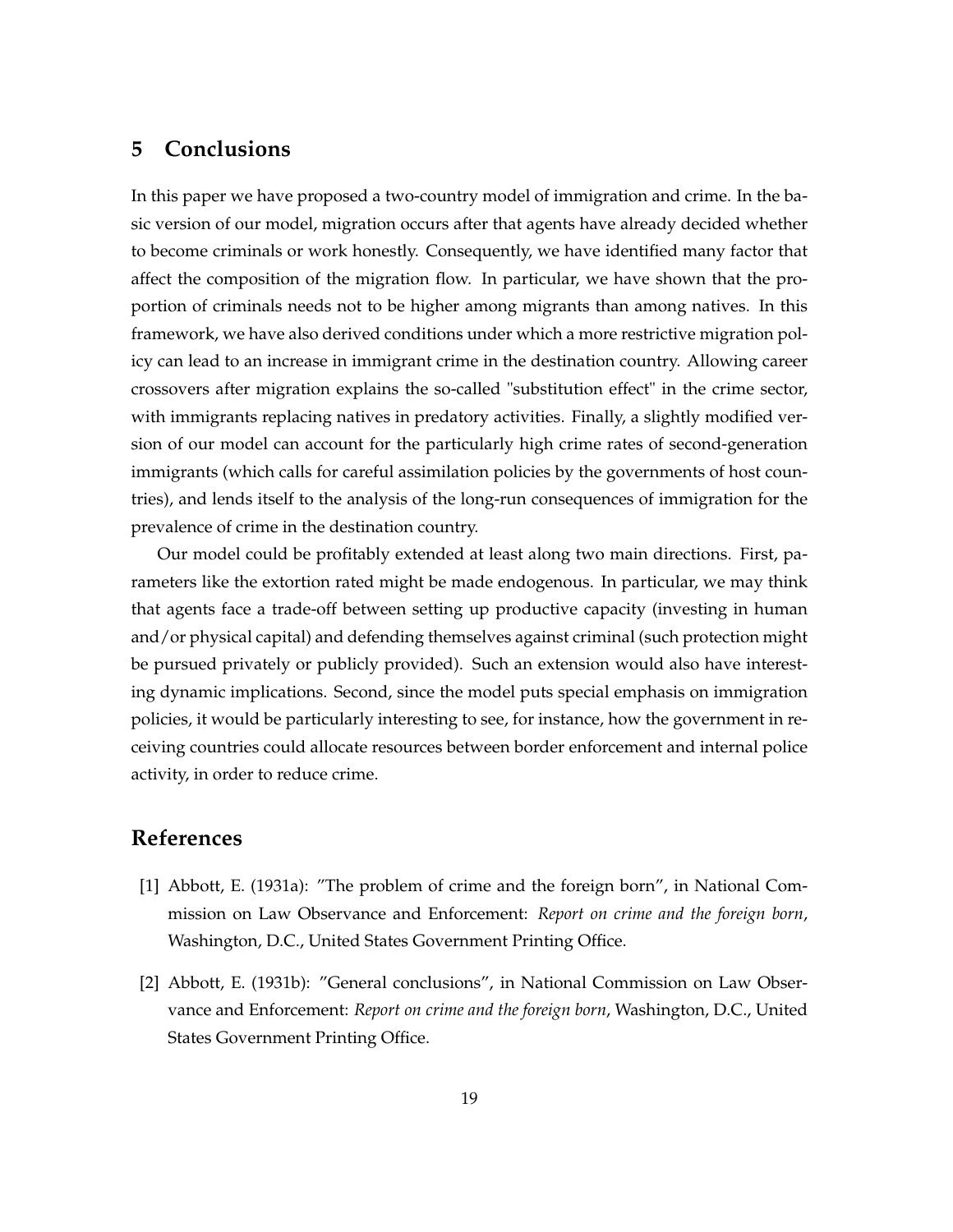- [3] Acemoglu, D. (1995): "Reward structures and the allocation of talent", *European Economic Review* 39, 17-33.
- [4] Albrecht, H.-J. (1997): "Ethnic minorities, crime, and criminal justice in Germany", *Crime and Justice* 21, 31-99.
- [5] Barbagli M. (2008): *Immigrazione e criminalità in Italia*, Bologna, Il Mulino.
- [6] Becker, G.S. (1968): "Crime and punishment: an economic approach", *Journal of Political Economy* 76 (2), 169-217.
- [7] Bianchi, M., P. Buonanno and P. Pinotti (2008): "Do immigrants cause crime?", *PSE Working Paper* 2008-05.
- [8] Butcher, K.F. and A. Morrison Piehl (1998): "Cross-city evidence on the relationship between immigration and crime", *Journal of Policy Analysis and Management* 17 (3), 457- 493.
- [9] Chiswick, B.R. (1988): "Illegal immigration and immigration control", *Journal of Economic Perspectives* 2 (3), 101-115.
- [10] Djacic, S. (1999): "Dynamics of immigration control", *Journal of Population Economics* 12, 45-61.
- [11] Docquier, F. and H. Rapoport (2003): "Ethnic discrimination and the migration of skilled labor", *Journal of Development Economics* 70, 159-172.
- [12] Ehrlich, I. (1973): "Participation in illegitimate activities: a theoretical and empirical investigation", *Journal of Political Economy* 81 (3), 521-565.
- [13] Ehrlich, I. (1996): "Crime, punishment, and the market for offenses", *Journal of Economic Perspectives* 10 (1), 43-67.
- [14] Ethier, W.J. (1986): "Illegal immigration", *American Economic Review* 76 (2), 258-262.
- [15] Fender, J. (1999): "A general equilibrium model of crime and punishment", *Journal of Economic Behavior & Organization* 39, 437-453.
- [16] Francis, R.D. (1981): *Migrant crime in Australia*, St. Lucia, University of Queensland Press.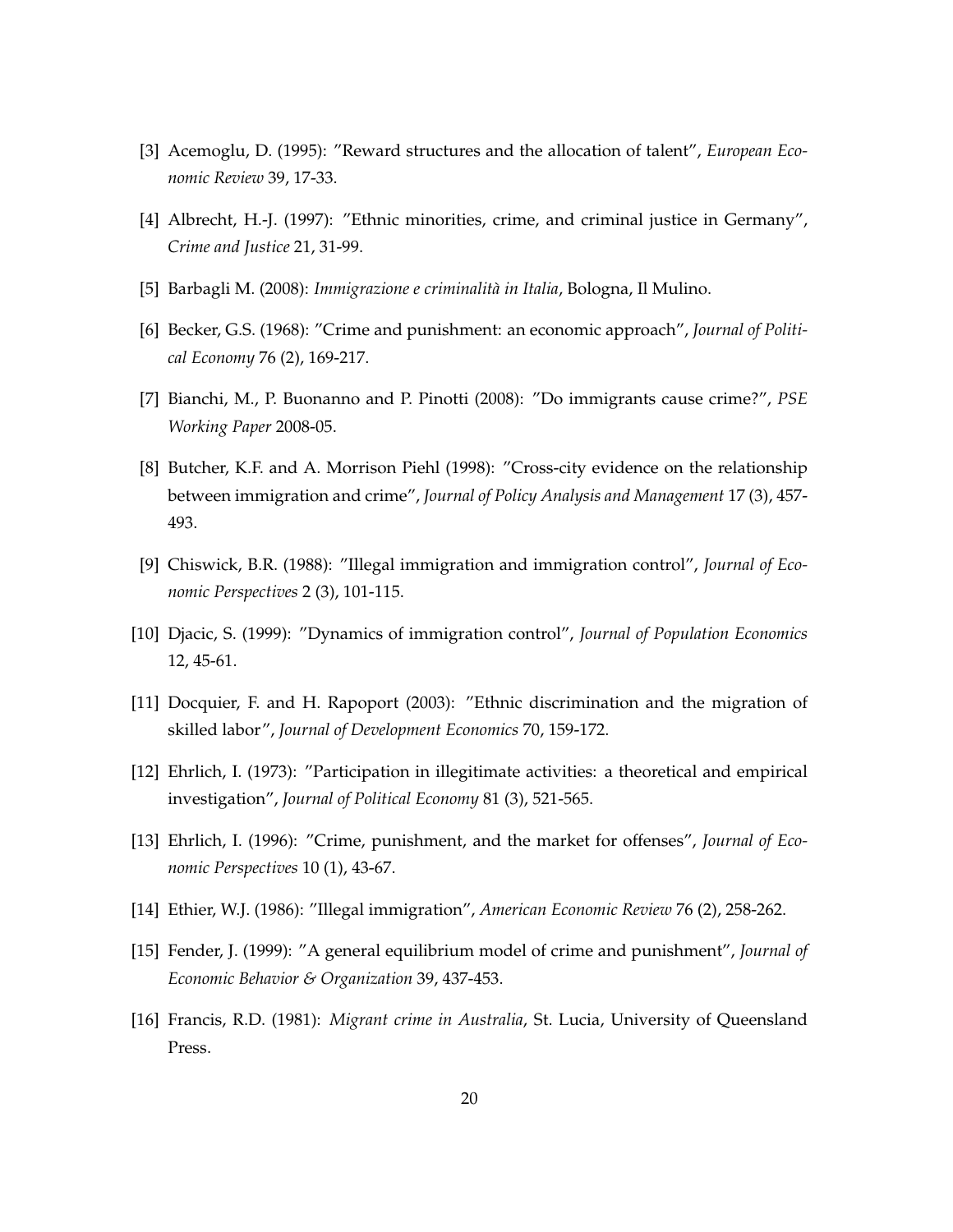- [17] Grossman, H.I. and M. Kim: (1995): "Swords or plowshares? A theory of the security of claims to property", *Journal of Political Economy* 103 (6), 1275-1288.
- [18] Hagan, J. and A. Palloni (1999): "Sociological criminology and the mythology of Hispanic immigration and crime", *Social Problems* 46 (4), 617-632.
- [19] Killias, M. (1997): "Immigrants, crime, and criminal justice in Switzerland", *Crime and Justice* 21, 375-405.
- [20] Killias, M. (1989): "Criminality among second-generation immigrants in Western Europe: a review of the evidence", *Criminal Justice Review* 14 (1), 13-42.
- [21] Levine, P. (1999): "The welfare economics of immigration control", *Journal of Population Economics* 12, 23-43.
- [22] Lynch, J.P. and R.J. Simon (1999): "A comparative assessment of criminal involvement among immigrants and natives across seven nations", *International Criminal Justice Review* 9 (1), 1-17.
- [23] Mariani, F. (2007): "Migration as an antidote to rent-seeking?", *Journal of Development Economics* 84, 609-630.
- [24] Martens, P.L. (1997): "Immigrants, crime, and the criminal justice in Sweden", *Crime and Justice* 21, 183-256.
- [25] McCarthy, B. and J. Hagan (1995): "Getting into street crime: the structure and process of criminal embeddedness", *Social Science Research* 24, 63-95.
- [26] McCarthy, B. and J. Hagan (2001): "When crime pays: capital, competence and criminal success", *Social Forces* 79 (3), 1035-1059.
- [27] Mears, D.P. (2001): "The immigration-crime nexus: toward an analytic framework for assessing and guiding theory, research, and policy", *Sociological Perspectives* 44 (1), 1- 19.
- [28] Mehlum, H., K. Moene and R. Torvik (2003): "Predator or prey? Parasitic enterprises in economic development", *European Economic Review* 47, 275-294.
- [29] Moehling, C. and A. Morrison Piehl (2007): "Immigration and crime in early 20th century America", *NBER Working Paper* no. 13576.